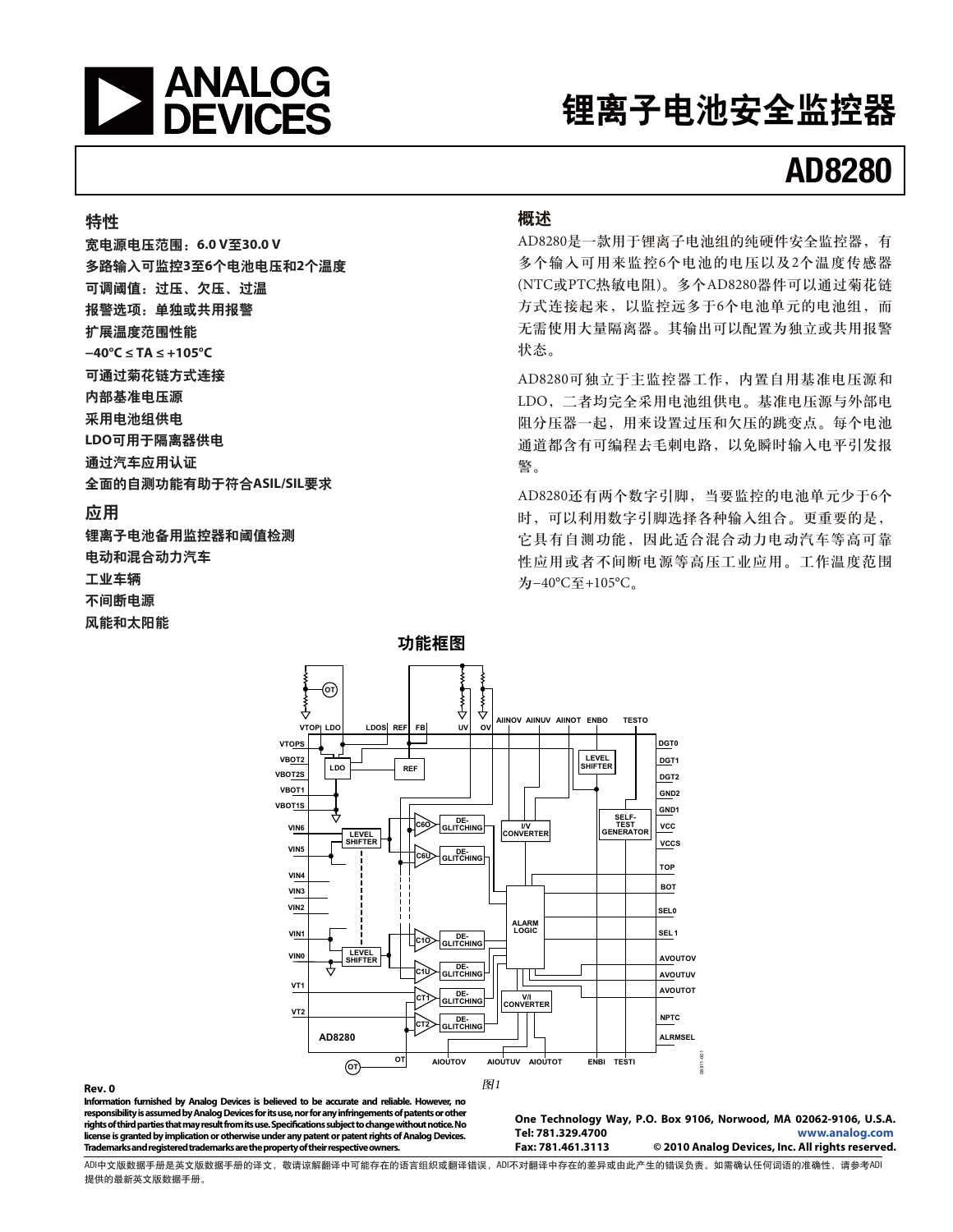# 目录

| 特性   | 1              |
|------|----------------|
| 应用   | 1              |
| 概述   | 1              |
|      | 1              |
| 修订历史 | $\mathfrak{D}$ |
| 技术规格 | 3              |
|      | 5              |
|      | 5              |
|      | 5              |
|      | 6              |
|      | 8              |
|      | 15             |
|      | 16             |
| 典型连接 | 16             |
|      | 16             |
|      | 16             |
|      |                |

| 17 |
|----|
| 17 |
| 18 |
| 8  |
| 18 |
| 18 |
| 20 |
| 20 |
| 20 |
| 23 |
| 23 |
| 23 |
| 24 |
| 24 |
| 24 |

### 修订历史

2010年4月–修订版0: 初始版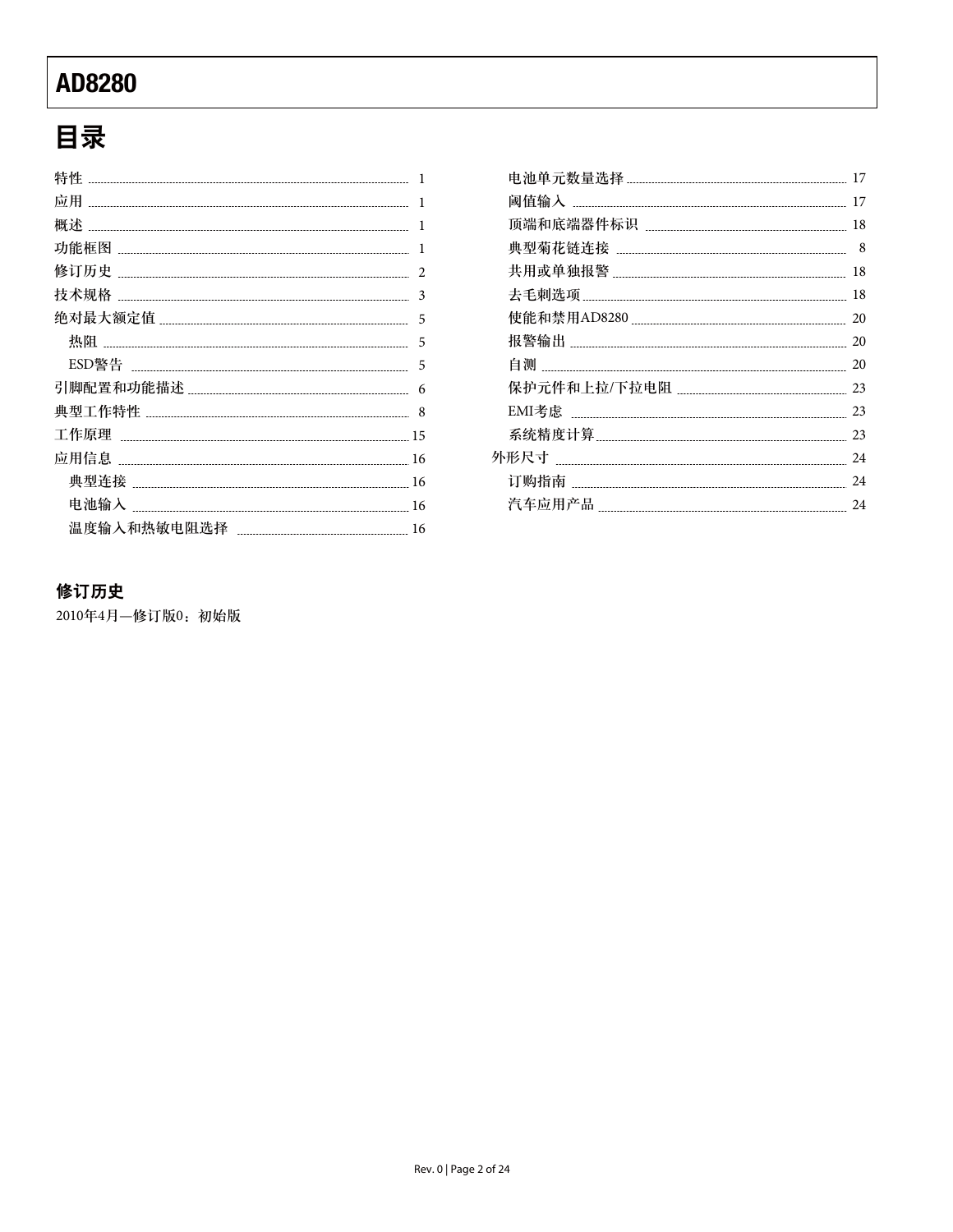# 技术规格

除非另有说明, VTOP = 7.5 V至30 V, T<sub>A</sub> = −40°C至+105°C<sub>o</sub>

表1

| ≁<br>参数                  | 测试条件/注释                                     | 最小值         | 典型值 | 最大值          | 单位           |
|--------------------------|---------------------------------------------|-------------|-----|--------------|--------------|
| 跳变点误差                    |                                             |             |     |              |              |
| 欠压跳变点误差                  |                                             | $-25$       |     | $+25$        | mV           |
| 过压跳变点误差                  |                                             | $-15$       |     | $+15$        | mV           |
| 过温跳变点误差                  |                                             | $-25$       |     | $+25$        | mV           |
| 过压、欠压和过温跳变点的迟滞           |                                             | 40          | 50  | 60           | mV           |
|                          |                                             |             |     |              |              |
| 电池单元输入 (VINO至VIN6)       |                                             |             |     |              |              |
| 输入偏置电流                   |                                             | 0           |     | 20           | nA           |
| 输入失调电流                   |                                             | 0           |     | 20           | nA           |
| 输入电压范围                   | 一个电池单元                                      | 0           |     | 5            | $\vee$       |
| 输入共模范围                   |                                             | 0           |     | 电池组          | $\vee$       |
|                          |                                             |             |     | 最大值          |              |
| 温度输入 (VT1、VT2)           |                                             |             |     |              |              |
| 输入偏置电流                   |                                             | $-10$       |     | $+10$        | nA           |
| 输入电压范围                   |                                             | 0           |     | 5            | $\mathsf{V}$ |
| 过压阈值输入(OV)               |                                             |             |     |              |              |
| 输入偏置电流                   |                                             | 0           |     | 20           | nA           |
| 输入电压范围                   |                                             | 3.6         |     | 4.6          | $\sf V$      |
| 欠压阈值输入(UV)               |                                             |             |     |              |              |
| 输入偏置电流                   |                                             | 0           |     | 20           | nA           |
| 输入电压范围                   |                                             | 1.4         |     | 3.3          | $\sf V$      |
| 过温阈值输入(OT)               |                                             |             |     |              |              |
| 输入偏置电流                   |                                             | 0           |     | 20           | nA           |
| 输入电压范围                   |                                             | 1.5         |     | 4            | $\vee$       |
| 输入/输出特性                  |                                             |             |     |              |              |
| Logic 1电流                | AllNxx, AIOUTxx                             | 100         | 150 | 200          | μA           |
| Logic 0电流                | AllNxx, AIOUTxx                             | 10          | 30  | 50           | μA           |
| 逻辑1电压输入, VH              | 相对于 VBOTx                                   |             |     |              |              |
| TOP和BOT除外的所有引脚           |                                             | 2.0         |     |              | $\vee$       |
| TOP和BOT引脚                |                                             | <b>VTOP</b> |     |              | V            |
| 逻辑0电压输入, V               | 相对于 VBOTx                                   |             |     |              |              |
| TOP和BOT除外的所有引脚           |                                             |             |     | 0.8          | $\vee$       |
| TOP和BOT引脚                |                                             |             |     | <b>VBOT</b>  | $\vee$       |
| 逻辑1电压输出, VoH             | 相对于VBOTx                                    | 4.2         |     |              | $\vee$       |
| 逻辑0电压输出, V <sub>oL</sub> | 相对于VBOTx                                    |             |     | 0.2          | $\vee$       |
| 输入偏置电流                   | SELO, SEL1, DGT0, DGT1, DGT2, NPTC, ALRMSEL |             |     | $\mathbf{1}$ | μA           |
| 基准电压源和LDO                |                                             |             |     |              |              |
| 基准电压                     |                                             | 4.95        | 5.0 | 5.05         | $\mathsf{V}$ |
| 基准源电流                    |                                             |             |     | 250          | μA           |
| LDO电压                    | 0 mA ≤ LDO源电流 ≤ 10.0 mA                     | 4.85        | 5.1 | 5.35         | $\mathsf{V}$ |
| LDO源电流                   |                                             |             |     | 5.0          | mA           |
| 动态性能                     |                                             |             |     |              |              |
| 故障检测(去毛刺)时间范围            | 7种设置: 0.0秒、0.1秒、0.8秒、1.6秒、                  | 0.0         |     | 12.8         | 秒            |
|                          | 3.2秒、6.4秒、12.8秒                             |             |     |              |              |
| 故障检测(去毛刺)精度              |                                             | $-20$       |     | $+20$        | $\%$         |
| 传播延迟时间                   | 菊花链上无电容                                     |             | 4.0 |              | μs           |
| 启动时间                     | 从使能到LDO达到90%输出值                             |             |     | 3.0          | ms           |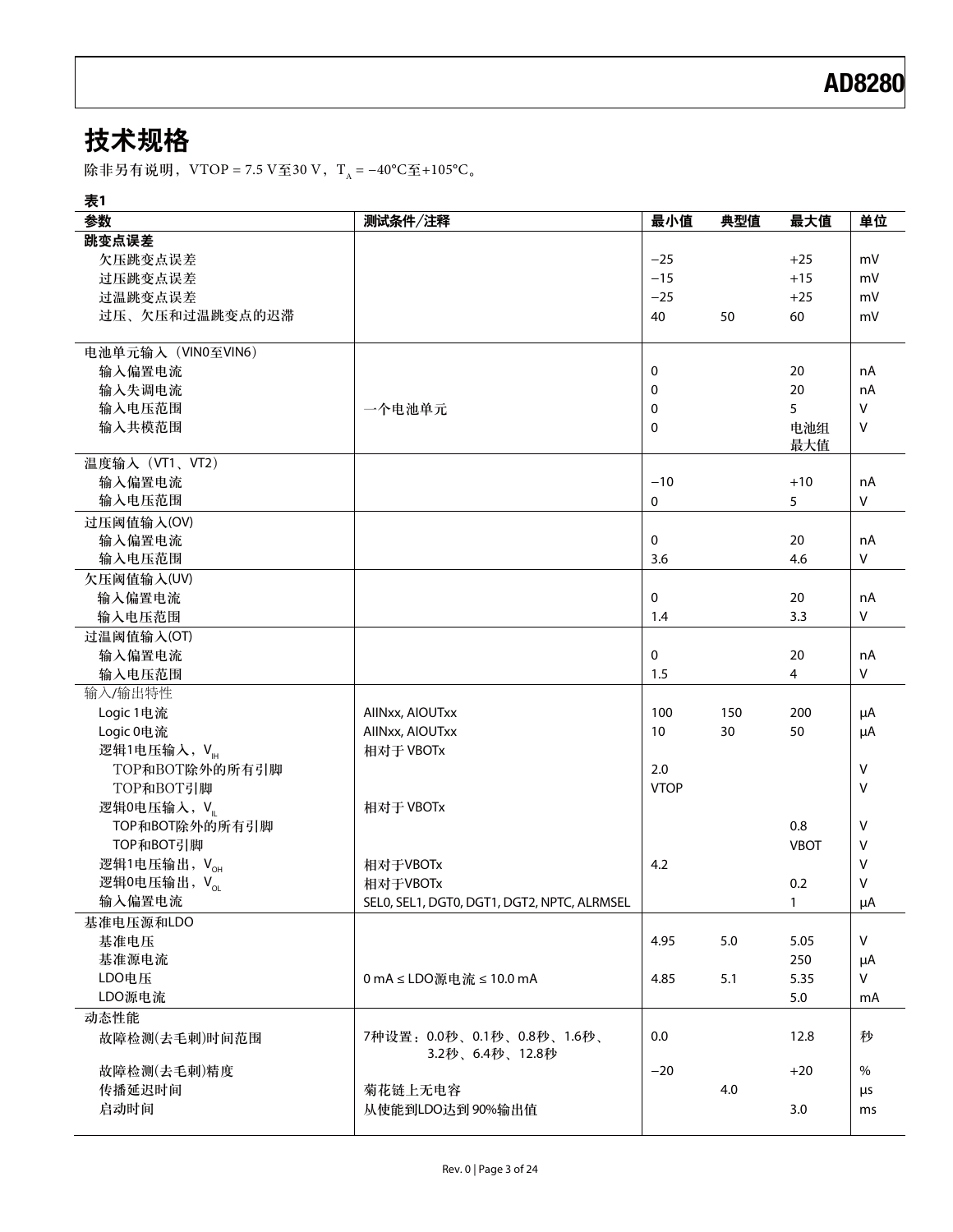| 参数                     | 测试条件/注释          | 最小值 | 典型值 | 最大值 | 单位 |
|------------------------|------------------|-----|-----|-----|----|
|                        |                  |     |     |     |    |
| 自测完成时间t <sub>ST</sub>  | 去毛刺时间 = 0.0秒     | 40  |     | 50  | ms |
|                        | 去毛刺时间 > 0.0秒     | 500 |     | 700 | ms |
| 自测有效时间t <sub>stv</sub> |                  | 0.0 |     | 3.5 | μs |
| 自测启动的延迟时间tgg           |                  | 10  |     | 100 | ns |
| 数据有效的延迟时间tr            |                  | 4.0 |     | 5.0 | μs |
| 自测脉冲的上升时间t。            | <b>TESTI</b>     |     |     | 1.0 | ms |
| 电源                     |                  |     |     |     |    |
| 电源电压范围                 | VTOP相对于VBOTx     |     |     |     |    |
|                        | LDO源电流 = 10.0 mA | 7.5 |     | 30  | ٧  |
|                        | LDO源电流 = 0.0 mA  | 6.0 |     | 30  | v  |
| 静态电流                   |                  |     |     |     |    |
| 电源使能                   | 不含LDO源电流         |     |     | 2.0 | mA |
| 电源禁用                   |                  |     |     | 1.0 | μA |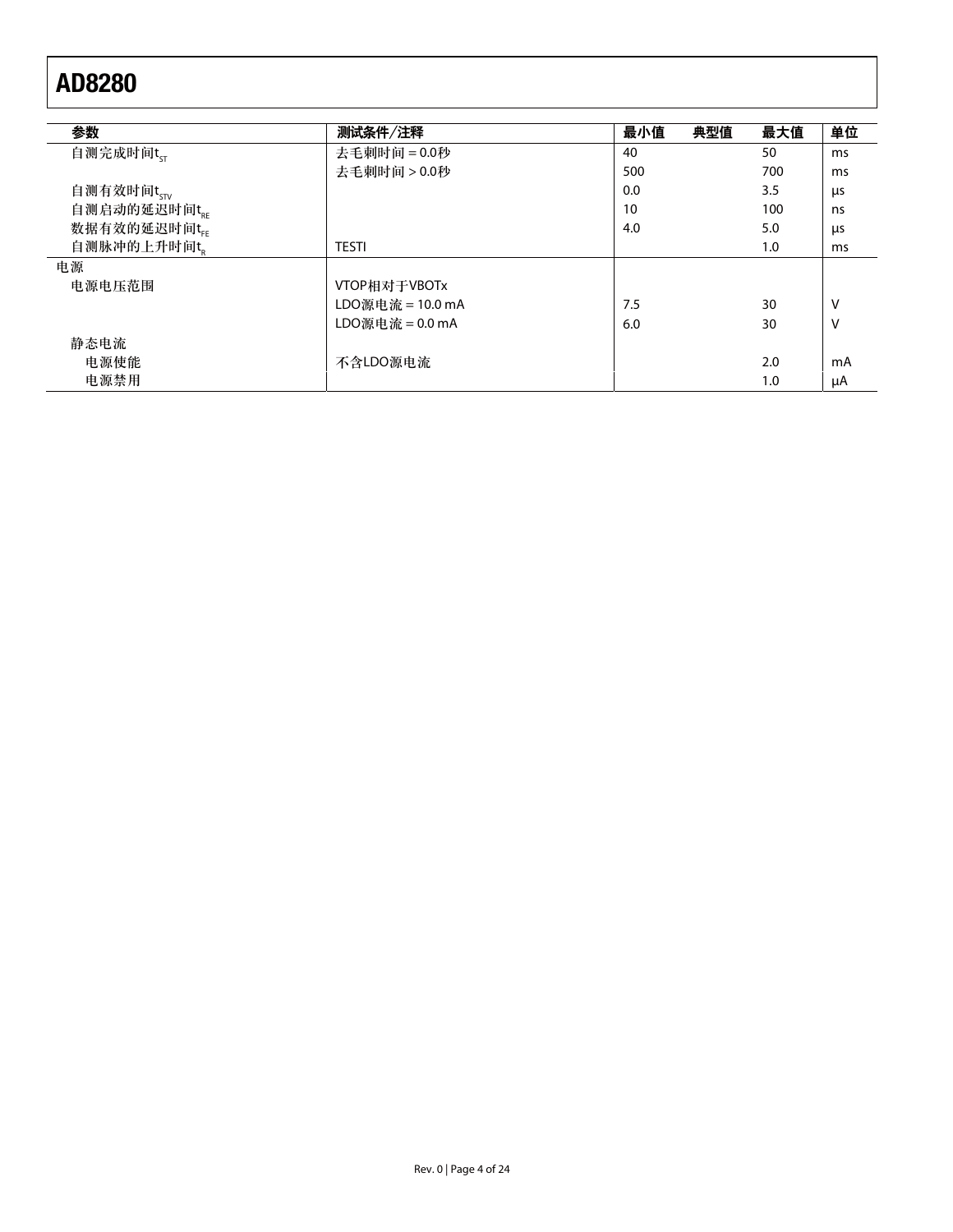## 绝对最大额定值

#### 表2

| 参数                    | 额定值                                     |
|-----------------------|-----------------------------------------|
| VTOP相对于VBOTx          | $-0.3V\mp+33V$                          |
| VIN0相对于VBOTx          | $-0.3$ V $\mp$ LDO + 0.3 V              |
| VIN1 至VIN6电压相对于VBOTx  | $-0.3$ V $\mp$ VTOP + 0.3 V             |
| VTx 相对于VBOTx          | $-0.3$ V $\mp$ LDO + 0.3 V              |
| TESTI、ENBI相对于GNDx     | $-0.3$ V $\mp$ LDO + 0.3 V              |
| DGTx、SELx、NPTC相对于GNDx | $-0.3$ V $\mp$ LDO + 0.3 V              |
| AVOUTxx相对于GNDx        | $-0.3$ V $\mp$ LDO + 0.3 V              |
| TOP、BOT相对于VBOTx       | $-0.3$ V $\textcircled{f}$ VTOP + 0.3 V |

注意, 超出上述绝对最大额定值可能会导致器件永久性损 坏。这只是额定值,不涉及器件在这些或任何其它条件下 超出本技术规格指标的功能性操作。长期在绝对最大额定 值条件下工作会影响器件的可靠性。

### 热阻

 $\theta_{\text{A}}$ 最差条件下的规格, 即器件焊接在电路板上以实现表贴 封装。

#### 表3. 热阻

|                                | UJA | UJC |        |
|--------------------------------|-----|-----|--------|
| $-48)$<br>48-L<br>יש⊾ו<br>-cuu | ້   | . . | W<br>ັ |

### ߢ**ESD**য়



#### ESD(静电放电)敏感器件。

带电器件和电路板可能会在没有察觉的情况下放电。尽管 本产品具有专利或专有保护电路,但在遇到高能量ESD 时,器件可能会损坏。因此,应当采取适当的ESD防范措 施, 以避免器件性能下降或功能丧失。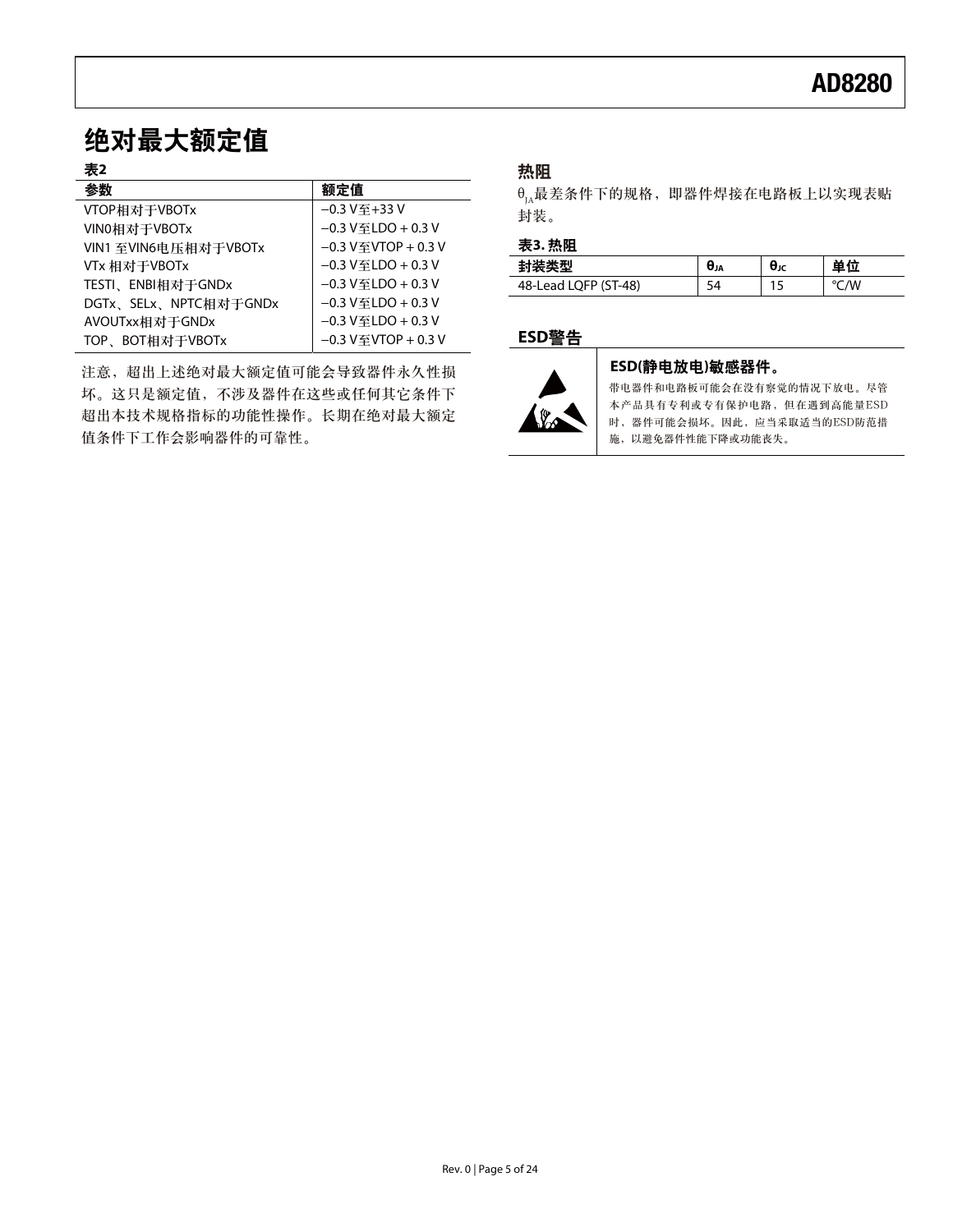## 引脚配置和功能描述



#### 表4.引脚功能描述

| 引脚编号 | 引脚名称               | 描述                                      |
|------|--------------------|-----------------------------------------|
| 1    | VBOT <sub>2</sub>  | 六电池单元电池组的最低电位。                          |
| 2    | VBOT2S             | 六电池单元电池组的最低电位。连至VBOT2                   |
| 3    | VBOT <sub>15</sub> | 六电池单元电池组的最低电位。连至VBOT1                   |
| 4    | VBOT <sub>1</sub>  | 六电池单元电池组的最低电位。                          |
| 5    | VIN <sub>0</sub>   | 电池单元1底端的输入电压。                           |
| 6    | VIN1               | 电池单元2底端/电池单元1顶端的输入电压。                   |
| 7    | VIN <sub>2</sub>   | 电池单元3底端/电池单元2顶端的输入电压。                   |
| 8    | VIN3               | 电池单元4底端/电池单元3顶端的输入电压。                   |
| 9    | VIN4               | 电池单元5底端/电池单元4顶端的输入电压。                   |
| 10   | VIN <sub>5</sub>   | 电池单元6底端/电池单元5顶端的输入电压。                   |
| 11   | VIN <sub>6</sub>   | 电池单元6顶端的输入电压。                           |
| 12   | <b>VTOP</b>        | 六电池单元电池组的最高电位。                          |
| 13   | <b>VTOPS</b>       | 六电池单元电池组的最高电位。连至VTOP                    |
| 14   | VT <sub>1</sub>    | 温度输入1                                   |
| 15   | VT <sub>2</sub>    | 温度输入2                                   |
| 16   | <b>TFSTI</b>       | 测试输入。                                   |
| 17   | <b>AIOUTOV</b>     | 过压报警电流输出。用干菊花链配置。                       |
| 18   | <b>AIOUTUV</b>     | 欠压报警电流输出。用于菊花链配置。                       |
| 19   | <b>AIOUTOT</b>     | 过温报警电流输出。用于菊花链配置。                       |
| 20   | ENBI               | 使能输入。ENBI为逻辑高电平时,器件使能;ENBI为逻辑低电平时,器件禁用。 |
| 21   | O <sub>V</sub>     | 过压跳变点。                                  |
| 22   | <b>UV</b>          | 欠压跳变点。                                  |
| 23   | $\overline{O}$     | 过温跳变点。                                  |
| 24   | DGT <sub>2</sub>   | 数字选择引脚2.配合DGT0和DGT1使用,可选择去毛刺时间(见表7)。    |
| 25   | <b>AVOUTOT</b>     | 过温报警电压输出。                               |
| 26   | <b>AVOUTUV</b>     | 欠压报警电压输出。                               |
| 27   | <b>AVOUTOV</b>     | 过压报警电压输出。                               |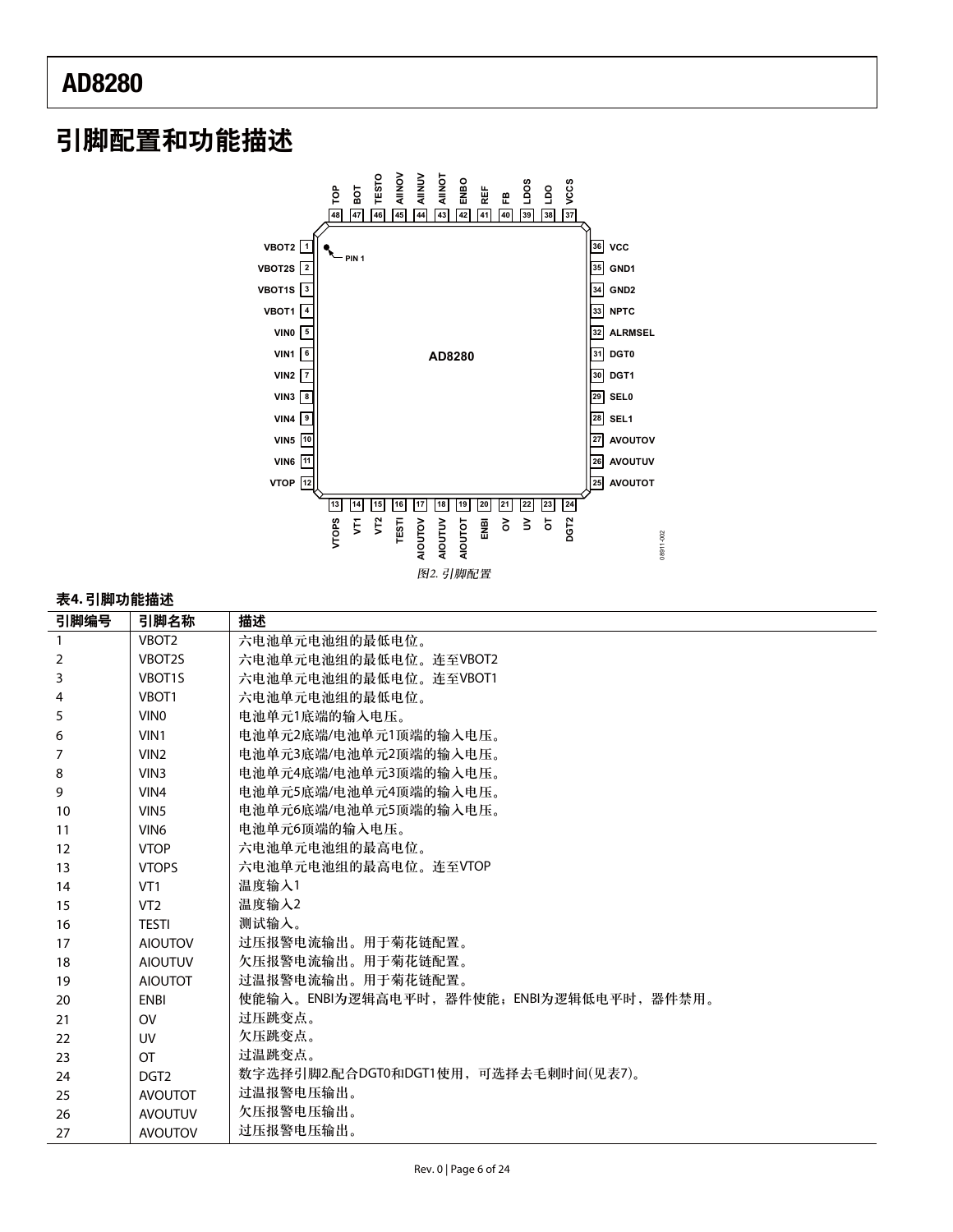| 引脚编号 | 引脚名称             | 描述                                        |
|------|------------------|-------------------------------------------|
| 28   | SEL <sub>1</sub> | 数字选择引脚1.配合SEL0使用,可选择要用的通道(见表5)。           |
| 29   | SEL <sub>0</sub> | 数字选择引脚0.配合SEL1使用,可选择要用的通道(见表5)。           |
| 30   | DGT <sub>1</sub> | 数字选择引脚1.配合DGT0和DGT2使用,可选择去毛刺时间(见表7)。      |
| 31   | DGT <sub>0</sub> | 数字选择引脚0.配合DGT1和DGT2使用,可选择去毛刺时间(见表7)。      |
| 32   | <b>ALRMSEL</b>   | 选择3个单独报警或1个共用报警。ALRMSEL为逻辑高电平时, 选择3个单独报警; |
|      |                  | ALRMSEL为逻辑低电平时,选择1个共用报警。                  |
| 33   | <b>NPTC</b>      | 选择VTx输入为NTC或PTC热敏电阻。                      |
|      |                  | 当NPTC连至逻辑高电平(LDO引脚)时,输入为PTC热敏电阻:          |
| 34   | GND <sub>2</sub> | 当NPTC连至逻辑低电平(VBOTx引脚)时,输入为NTC热敏电阻。        |
| 35   | GND <sub>1</sub> | 地。与VBOT1和VBOT2等电位连接。                      |
| 36   | VCC              | 地。与VBOT1和VBOT2等电位连接。                      |
| 37   | <b>VCCS</b>      | 电源电压。连至LDO                                |
| 38   | LDO.             | 电源电压检测。连至LDO                              |
| 39   | <b>LDOS</b>      | LDO输出。连至VCC、VCCS和LDOS                     |
| 40   | <b>FB</b>        | LDO输出检测。连至LDO                             |
| 41   | <b>REF</b>       | 反馈引脚。连至REF                                |
| 42   | <b>ENBO</b>      | 基准电压输出。连至FB                               |
| 43   | <b>AIINOT</b>    | 使能输出。                                     |
| 44   | <b>AIINUV</b>    | 过温报警电流输入。用干菊花链配置。                         |
| 45   | <b>AIINOV</b>    | 欠压报警电流输入。用于菊花链配置。                         |
| 46   | <b>TESTO</b>     | 过压报警电流输入。用于菊花链配置。                         |
|      |                  | 测试输出。                                     |
| 47   | <b>BOT</b>       | 用干确定菊花链中电位最低的器件(见表6)。                     |
| 48   | <b>TOP</b>       | 用于确定菊花链中电位最高的器件(见表6)。                     |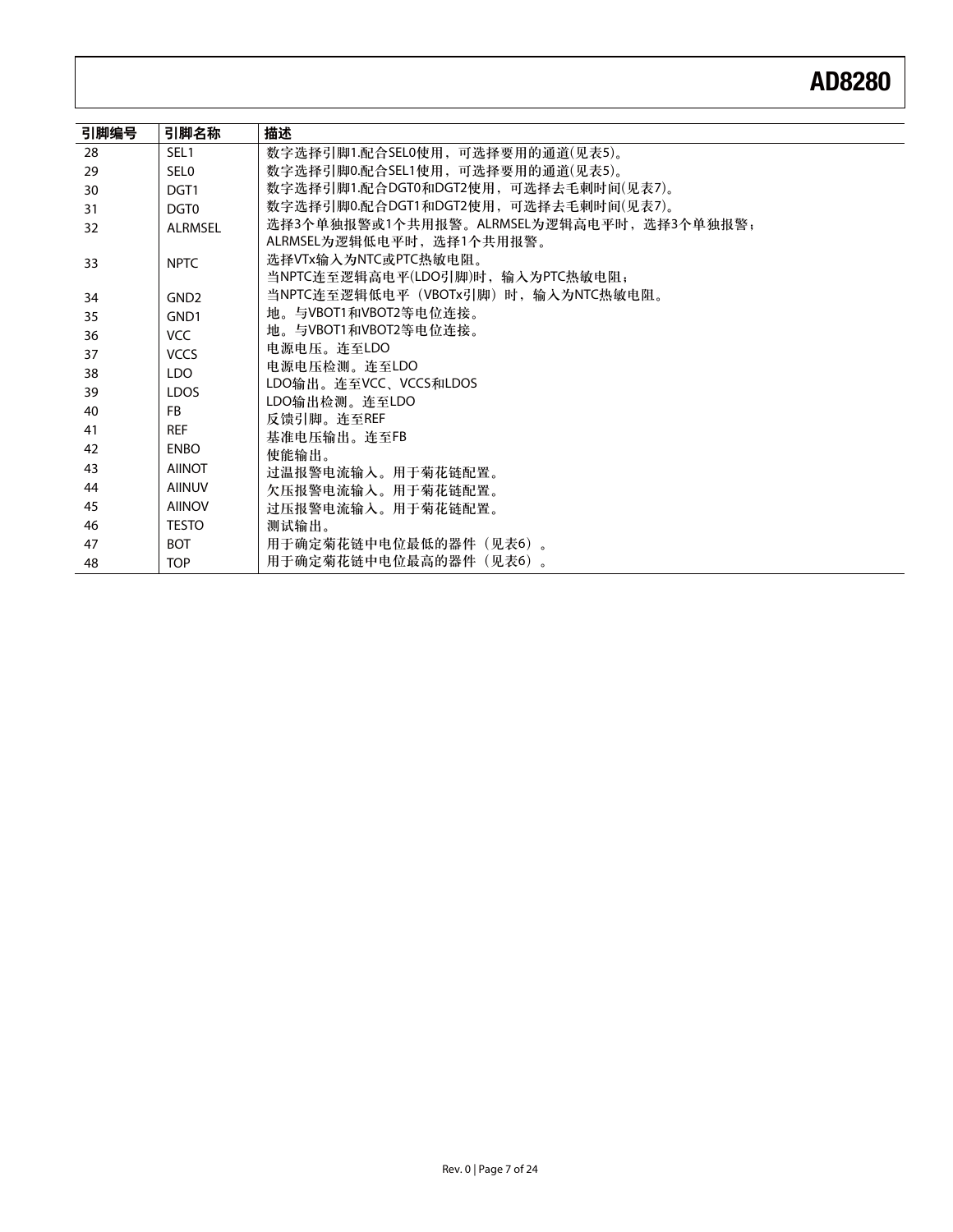# 典型工作特性



图3. 过压和欠压跳变点误差, VIN0与VIN1之间的电压



图4. 过压和欠压跳变点误差, VIN1与VIN2之间的电压



图5. 过压和欠压跳变点误差, VIN2与VIN3之间的电压



图6. 过压和欠压跳变点误差, VIN3与VIN4之间的电压



图7. 过压和欠压跳变点误差, VIN4与VIN5之间的电压



图8. 过压和欠压跳变点误差, VIN5与VIN6之间的电压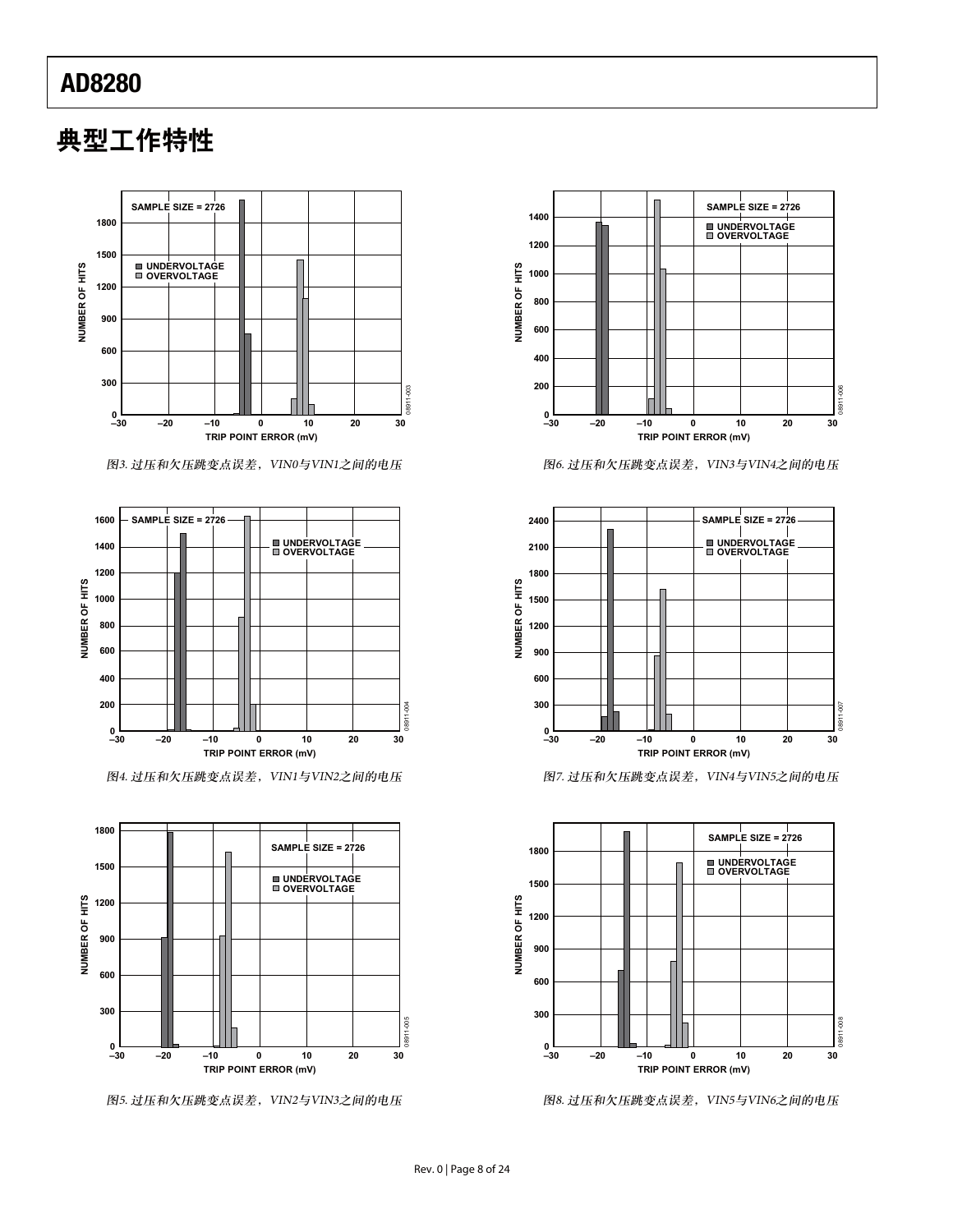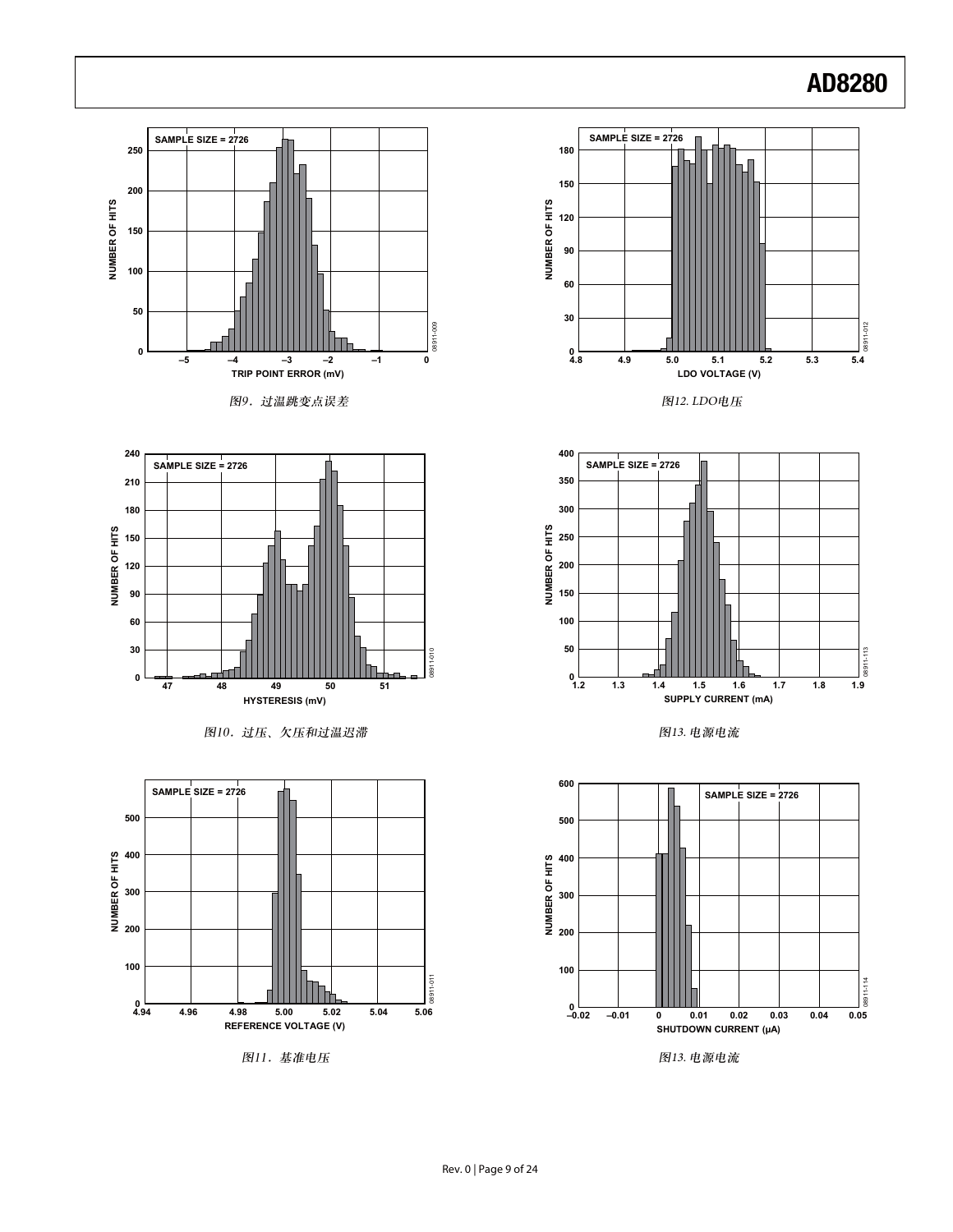





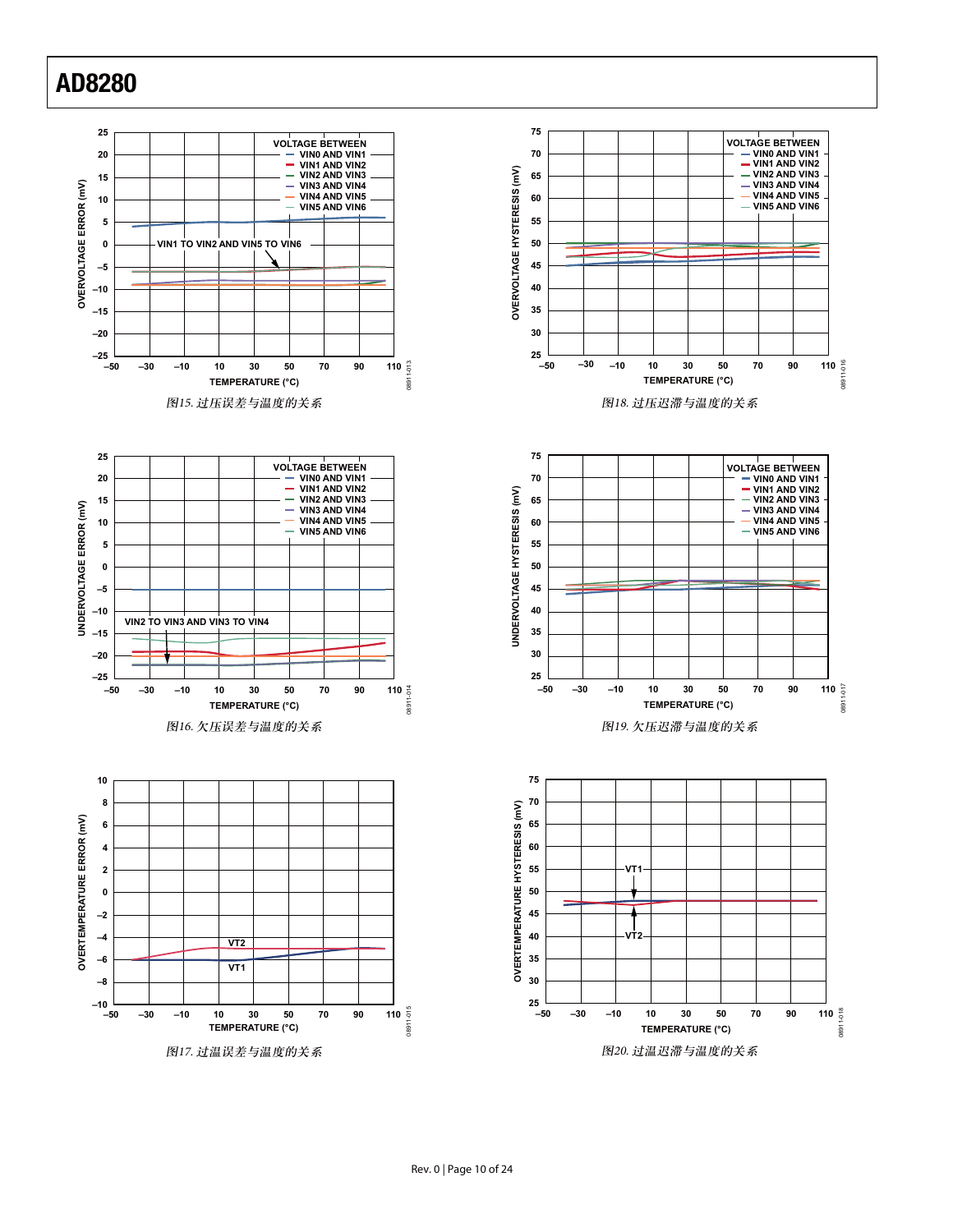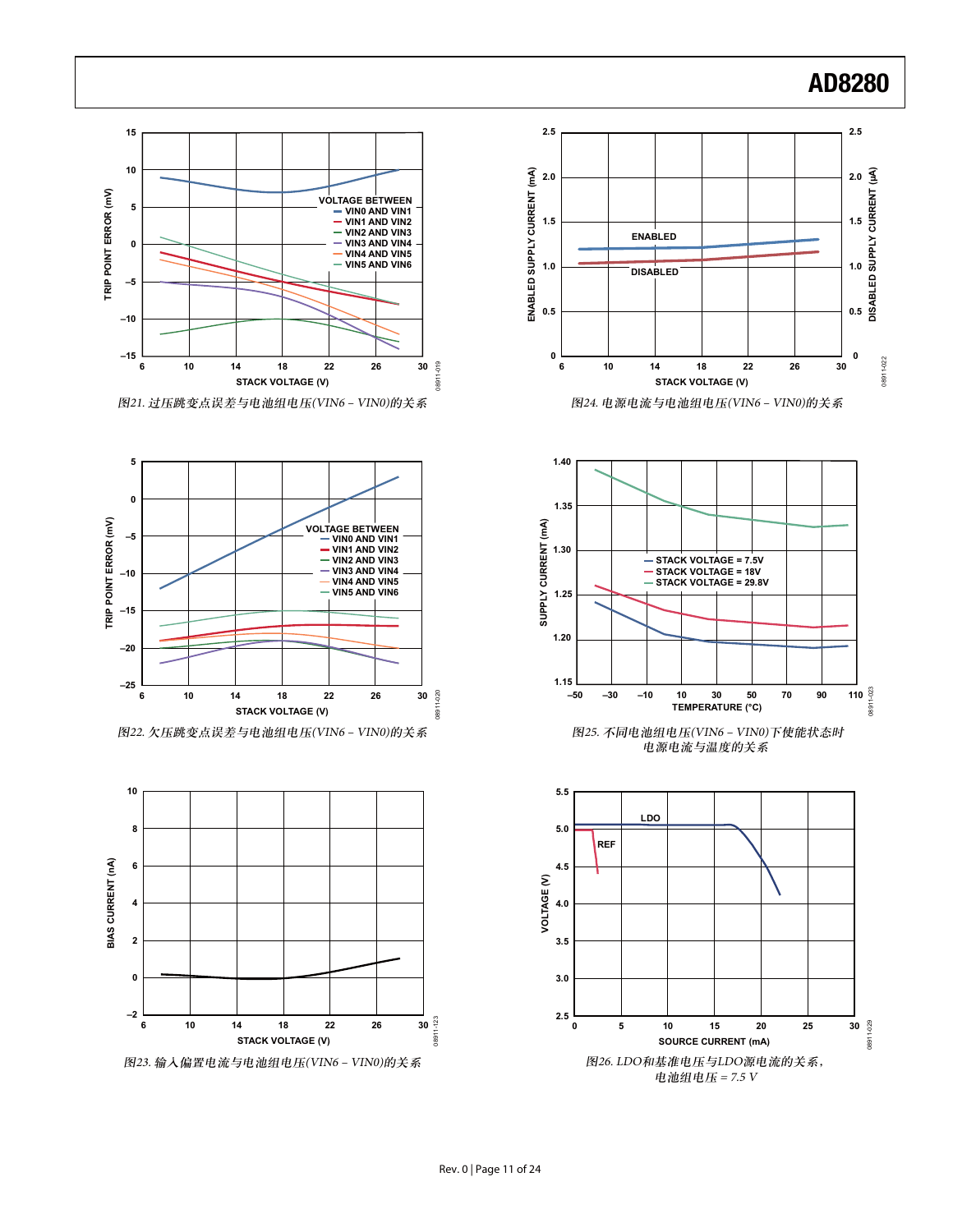







图32. 报警信号上升时间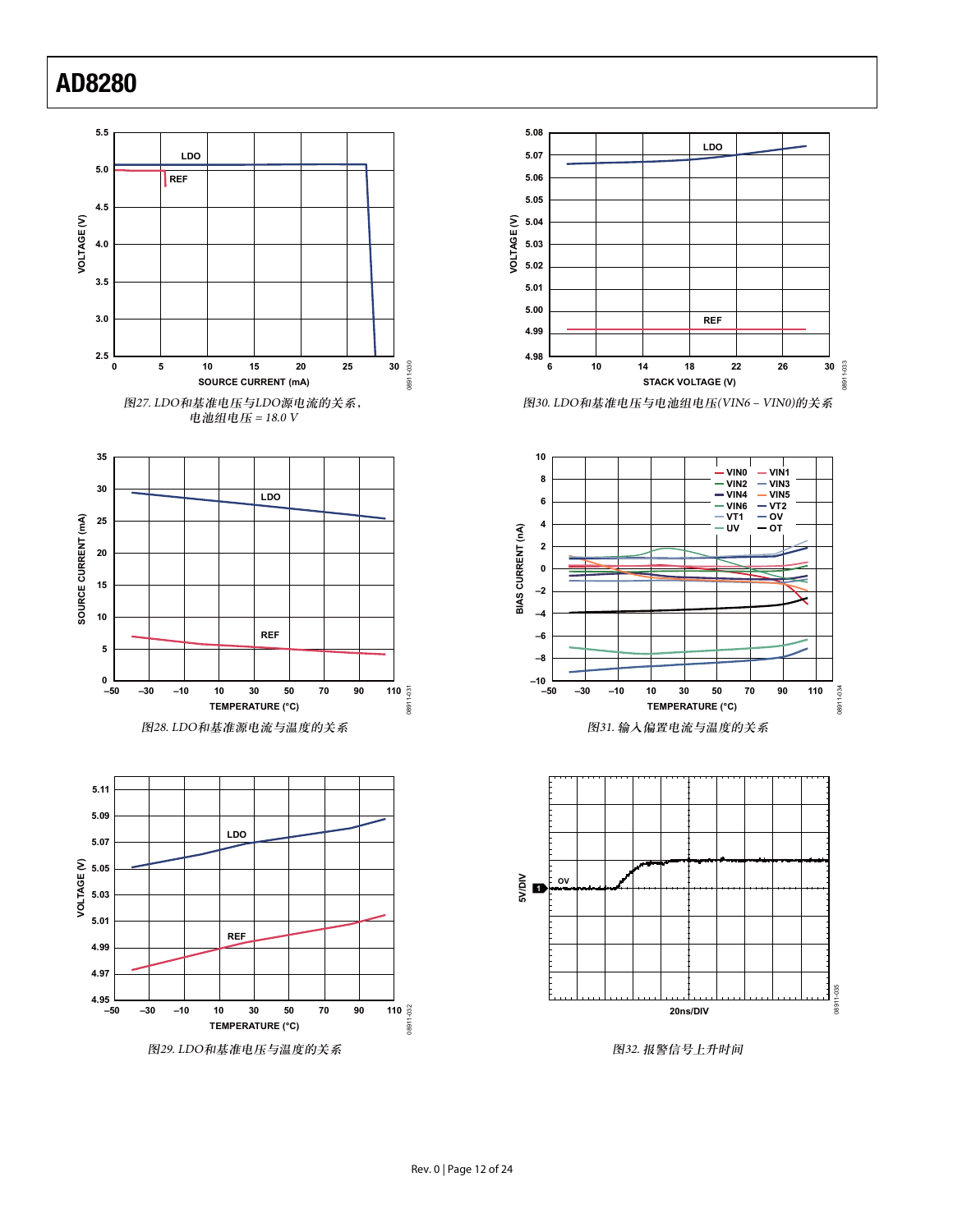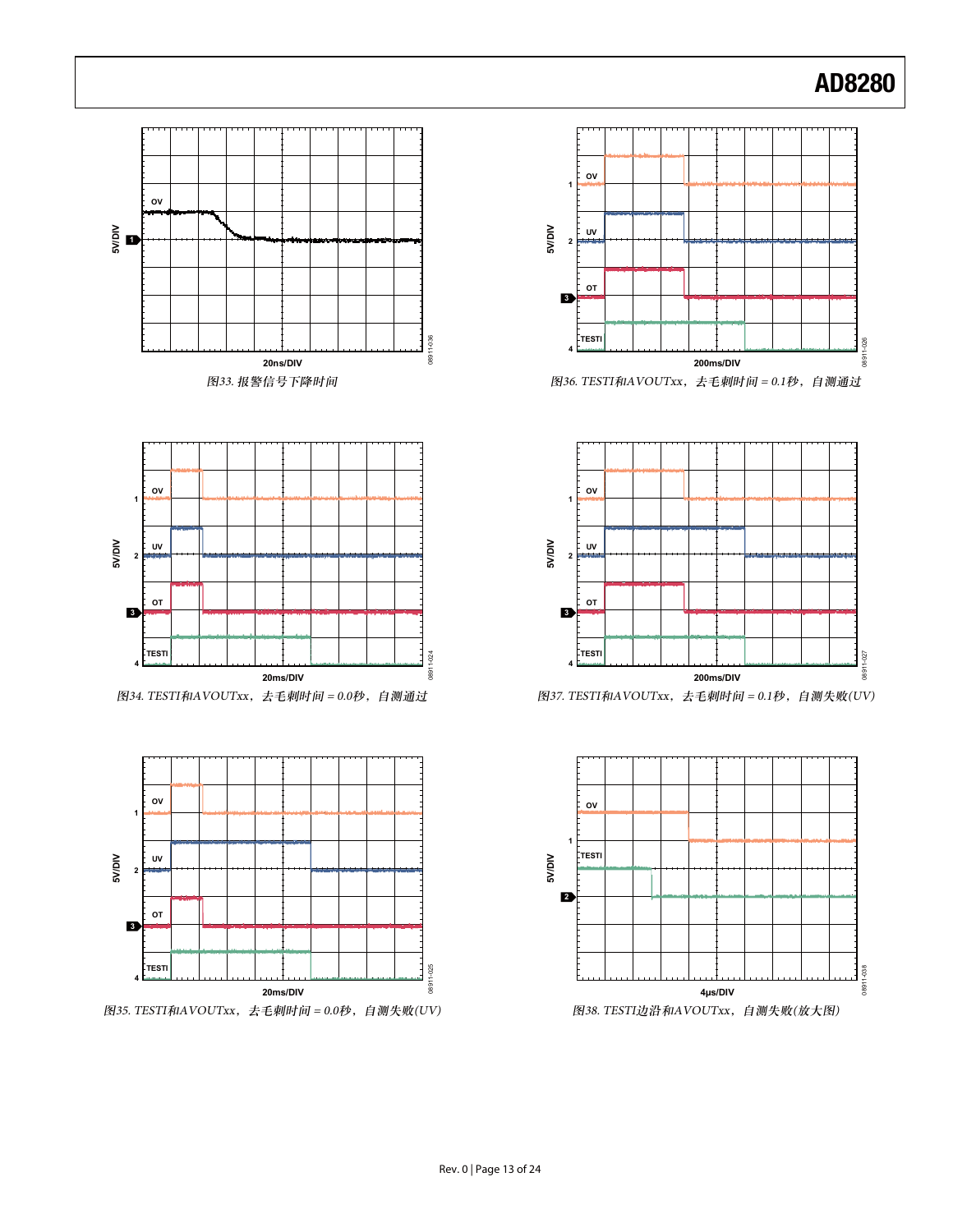

**TESTI 4 OV 1 5V/DIV UV 2** 08911-143 08911-143 **OT 3 4μs/DIV**

图40. 进入自测的报警条件,器件通过自测(放大图)





图42. 电池电压变化触发报警,去毛刺时间 = 800 毫秒

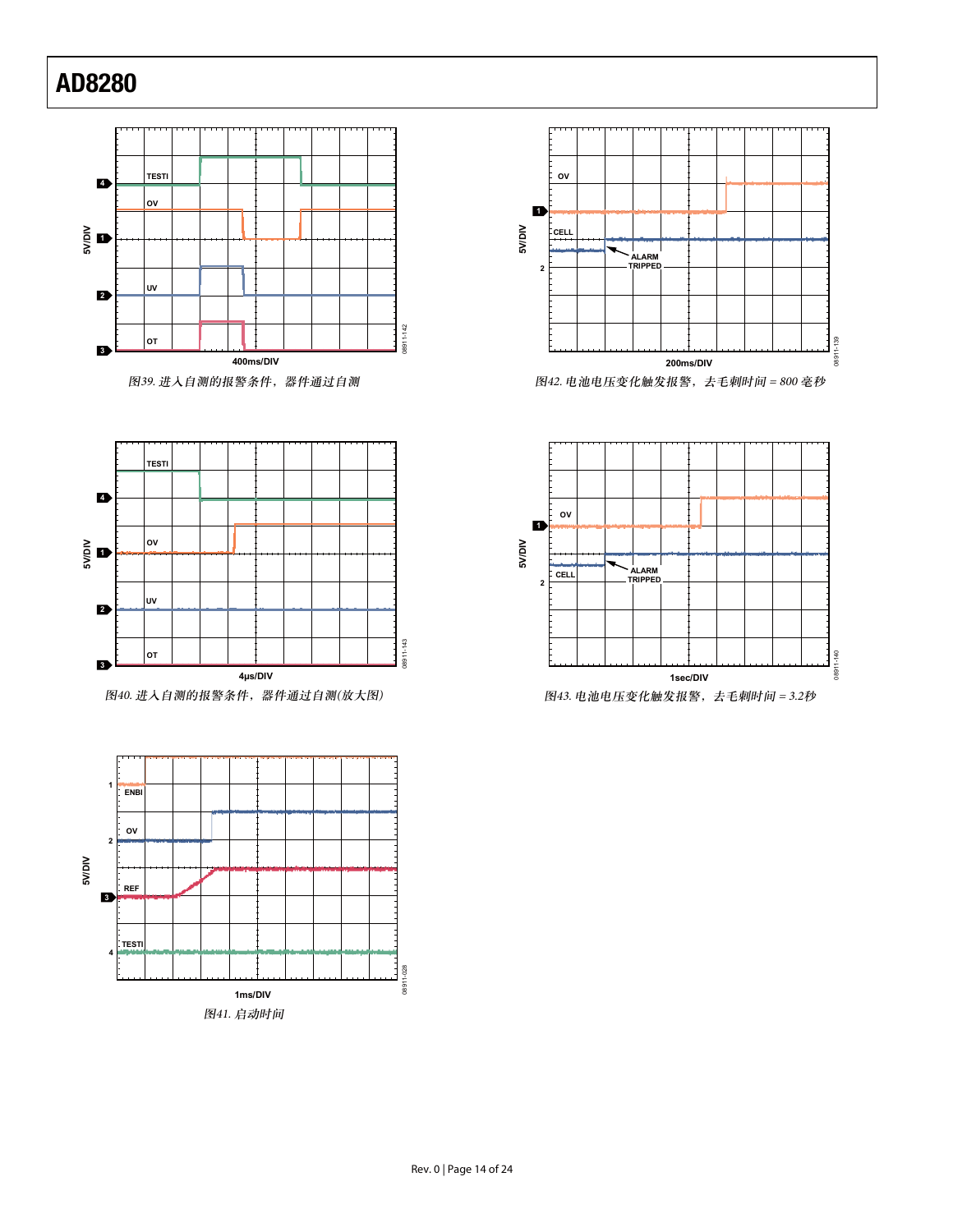### 工作原理

图44为AD8280的框图。AD8280是一款阈值监控器,可用 来监控多达6个电池单元的电压和2个温度。该器件也可以 用在菊花链配置中,以监控所需更多数量的电池单元。菊 花链配置的好处是只有菊花链的底端器件才需要隔离,以 便将报警信号带离高压环境, 从而降低系统成本并缩小所 需的电路板空间。

电池单元电压和温度输入分别通过输入引脚VIN0至VIN6 和VT1、VT2连接到该器件。由于六电池单元电池组电压 最高可达30 V, 因此输入电压须经电平转换, 并以AD8280 的最低电位(器件地或VBOTx)为参考。然后将这些电压输 入窗口比较器、与外部电阻分压器所设置的跳变点进行比 较。

如果电池单元电压或温度输入超过或低于所选跳变点, 则 数字电平报警信号将改变器件电压输出(AVOUTxx)的状 态。通过菊花链配置采用多个器件时,报警状态同样以电 流输出(AIOUTxx)的形式存在,用以与其它器件通信。

该器件内置可编程去毛刺电路, 确保电池单元输入端出现 的瞬态电压可以忽略不计。

该器件还内置LDO和自用基准电压源。LDO可用来驱动热 敏电阻或隔离器等外部元件, 基准电压源则可与分压器配 合使用, 以建立跳变点。

AD8280具有以下独特的特性和功能:

- $\bullet$ 可以监控3、4、5或6个电池单元。
- -可以使用负或正温度系数热敏电阻。
- -多个器件可以采用菊花链配置,以便监控数百个电池 单元。有关整个菊花链的报警状态信息,以及器件使 能和启动自测的输入信号,均通过菊花链中的底端器 件(主器件)传输。
- -过压、欠压和过温状态的报警输出可以共用,无论发 生何种报警条件, 各输出均为相同状态。或者, 这些 报警输出也可以单独发挥作用, 各输出表示特定条件 的状态。
- -全面的自测功能确保内部元件正常工作。对TESTI引 脚发出请求便可启动自测。



Rev. 0 | Page 15 of 24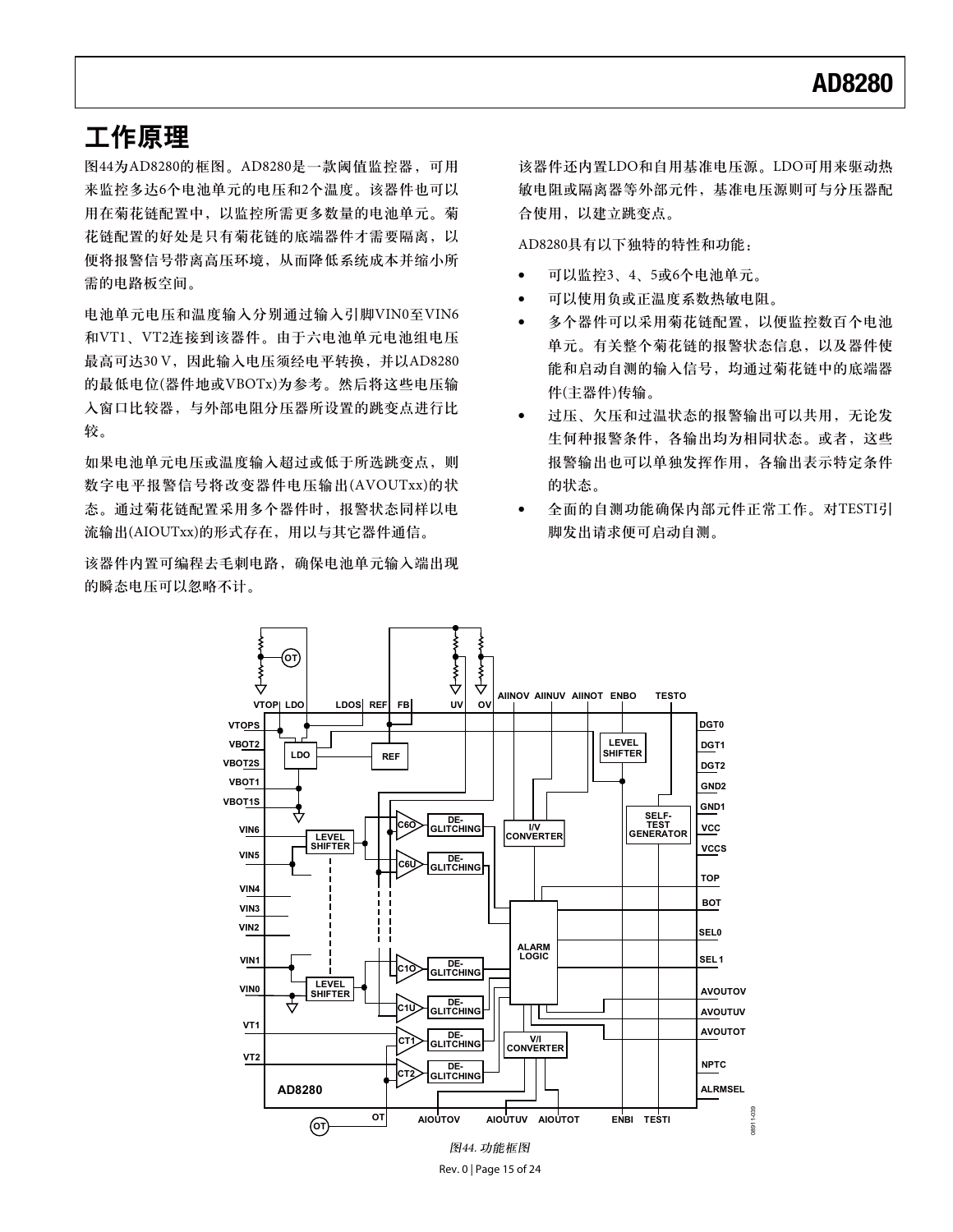### 应用信息

#### 典型连接

图45为AD8280的典型连接框图。

#### 由洲输入

由6个电池单元组成的电池组应连接到VIN0至VIN6, 最高 电位连接到VIN6, 最低电位连接到VIN0.如图45所示, 每 一个连接应通过一个低通滤波器, 它由一个10 kΩ电阻和一 个10 nF电容组成,。六电池单元电池组的最低电位还应连 接到VBOT1、VBOT1S、VBOT2和VBOT2S, 最高电位还 应通过一个二极管连接到VTOP和VTOPS.建议在VTOP引 脚使用0.1 μF和10 μF的去耦电容。

#### 温度输入和热敏电阻选择

VT1和VT2是电压输入, 用于配合热敏电阻工作; 这些热 敏电阻应配置为电阻分压器, 如图45所示。热敏电阻分压

器顶端的电压应为LDO的+5V输出。LDO引脚比REF引脚可 以提供较大的电流,更适合驱动热敏电阻分压器。

如果使用AD8280 LDO之外的电压源驱动热敏电阻桥, 则当 AD8280禁用或关断时, VT1和VT2电压必须变为0 V, 因为 当LDO处于0V时, VT1和VT2输入必须处于0V.

该器件可以使用负温度系数(NTC)或正温度系数(PTC)的热 敏电阻。对于NTC热敏电阻, NPTC引脚应连到逻辑低电 平(VBOTx引脚); 对于PTC热敏电阻, NPTC引脚应连到逻 辑高电平(LDO引脚)。如果器件设为NTC模式, 则当VT1 和VT2电压降至跳变点以下时, 就会触发OT报警。如果器 件设为PTC模式, 则当VT1和VT2电压升至跳变点以上 时, 就会触发OT报警。

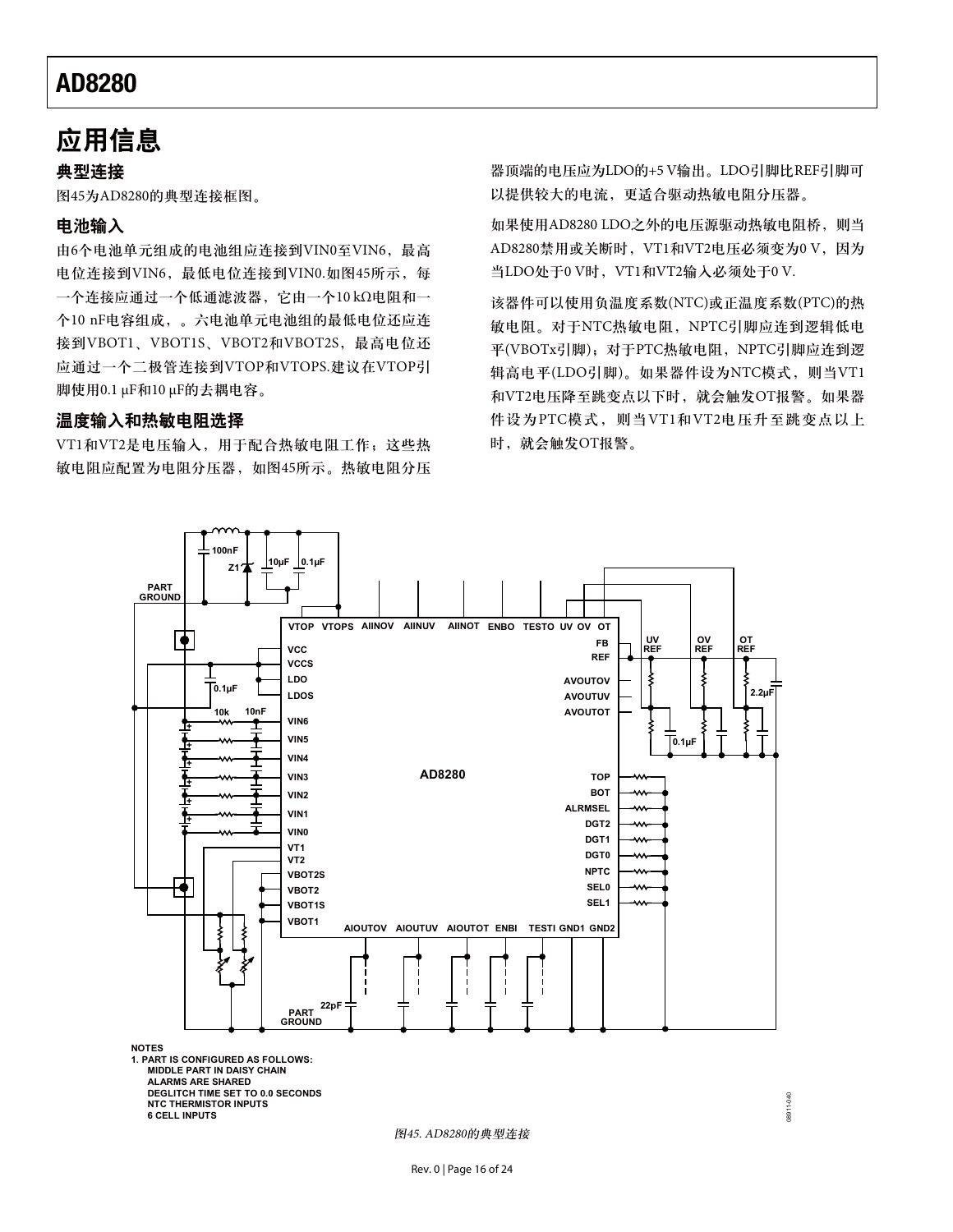### 电池单元数量选择

该器件可以配置为监控3、4、5或6个电池单元。表5显示 如何对SELO和SEL1引脚进行编程, 以确定受监控的电池单 元数量。逻辑低电平为VBOTx电平,逻辑高电平为LDO输 出电压。图46至图48显示五电池单元、四电池单元或三电 池单元应用中如何连接电池与器件。

#### 表5. SELx引脚编程

| 所用电池单元数量                 | <b>SELO</b> | <b>SEL1</b> |
|--------------------------|-------------|-------------|
| 6个电池单元                   |             | 0           |
| 5个电池单元(VIN5短路)           | 0           |             |
| 4个电池单元(VIN4和VIN5短路)      |             | 0           |
| 3个电池单元(VIN3、VIN4和VIN5短路) |             |             |



图46. AD8280的五电池单元连接





图48. AD8280的三电池单元连接

### 阈值输入

阈值(或跳变点)由外部分压器设置,以提供最大的灵活 性。所需的跳变点电压连接到以下引脚: OV(过压跳变 点)、UV(欠压跳变点)和OT(过温跳变点)。基准电压源 (REF)或LDO的+5V输出均可以用作分压器的顶端电压。但 是, 基准电压输出比LDO输出更精确, 因而更适合为跳变 点设置分压器供电。如果用于温度检测的热敏电阻分压器 采用LDO输出驱动, 则建议OT跳变点分压器也采用LDO 驱动, 以实现更好的温度漂移性能。

除REF输出端的2.2 μF电容外, 各分压器的底端脚还应连接 去耦电容(0.1 μF), 如图45所示。

REF引脚的负载电阻不得超过25 kΩ.因此, 当利用REF驱动 三个分压器(OV、UV和OT)时,建议各分压器的总电阻至少 应为75 kΩ.如果基准电压源只驱动两个分压器(OV和UV), 则各分压器的总电阻不得小于50 kΩ。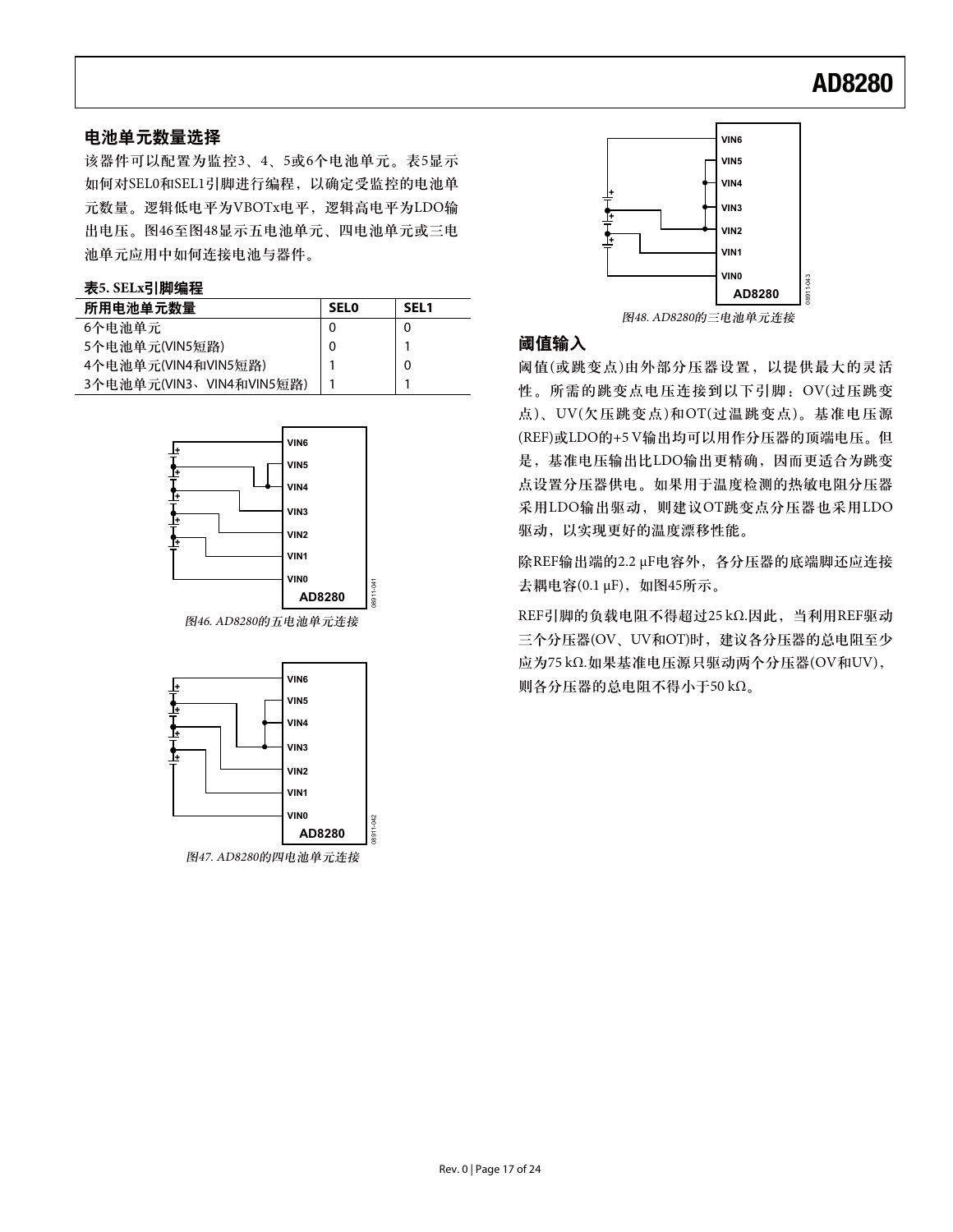#### 顶端和底端器件标识

当采用菊花链配置时, AD8280的工作方式随着它所处的位 置不同而不同: 顶端器件(最高电位)、中间器件或底端器 件(最低电位)。TOP和BOT引脚用于指定各器件在菊花链中 的位置。表6是确定器件在菊花链中位置的逻辑表;当器件 不是用在菊花链中时, 则确定为单一(独立)器件。

TOP和BOT引脚的逻辑高和逻辑低电平与AD8280的其它逻 辑引脚不同。TOP和BOT引脚分别以VTOP(逻辑高电平)和 VBOTx(逻辑低电平)为参考。

#### 表6.AD8280在菊花链配置和独立配置中的标识

| 所需条件            | TOP <sup>1</sup> | BOT <sup>1</sup> |
|-----------------|------------------|------------------|
| 中间器件 (中间电位器件)   |                  |                  |
| 底端器件 (最低电位器件)   | 0                |                  |
| 顶端器件 (最高电位器件)   |                  | 0                |
| 单一器件(最高和最低电位器件) |                  |                  |

1仅限TOP和BOT引脚, 逻辑1为VTOP, 逻辑0为VBOTx.

#### 菊花链配置中的底端器件

菊花链配置中的底端器件是主器件,接受ENBI和TESTI引 脚的电压输入。底端器件的AIINOV、AIINUV和AIINOT引 脚分别连接到菊花链中次高电位器件的AIOUTOV、AIOU-TUV和AIOUTOT引脚。底端器件的AIOUTOV、AIOUTUV 和AIOUTOT引脚可以保持浮空, 也可以连到器件地  $(VBOTx)$ 

#### 菊花链配置中的中间器件

当AD8280指定为中间器件时, AIINOV、AIINUV、 AIINOT、ENBO和TESTO引脚分别连接到上一个器件的 AIOUTOV、AIOUTUV、AIOUTOT、ENBI和TESTI引脚。

#### 菊花链配置中的顶端器件

当AD8280指定为顶端器件时, AIINOV、AIINUV、 AIINOT、ENBO和TESTO引脚可以保持浮空, 也可以连到 VTOP.

#### 独立器件

当AD8280指定为单一器件(用作独立器件)时, AIOUTOV、 AIOUTUV和AIOUTOT引脚可以保持浮空, 也可以连到器 件地(VBOTx)。AIINOV、AIINUV、AIINOT、ENBO和 TESTO引脚可以保持浮空或连到VTOP.AD8280接受ENBI和 TESTI引脚的电压输入。

#### 菊花链配置中的报警信号

无论如何分配器件, 菊花链中任何器件的AVOUTOV、 AVOUTUV和AVOUTOT引脚都会以电压输出形式提供报警 信号。这些信号不仅指示监控电压报警的器件状态,而且 指示菊花链中位于其上方的器件状态。务必利用隔离器将 这些信号从高压电池环境引出。

#### 典型菊花链连接

图49显示菊花链配置器件的典型连接。

#### 共用或单独报警

AD8280可以配置为提供三个单独报警或一个共用报警信 号。ALRMSEL引脚与5 V逻辑高电平相连将迫使器件进入 单独报警模式。这种模式下,各报警只会针对指定的监控 功能而触发。也就是说, OV报警只会在任一电池单元输 入存在过压条件时触发, UV报警只会在任一电池单元输 入存在欠压条件时触发, OT报警只会任一温度输入存在过 温条件时触发。

在共用报警模式下,三种条件(过压、欠压和过温)中的 任一条件都会触发所有三个信号链上的报警。这种模式 下,所有三个报警都包含相同的信号,因此只需要监控一 个报警信号。

#### 去毛刺选项

该器件含有去毛刺电路, 因而不受电池单元输入端发生的 瞬变影响。如果器件输入端出现足以触发报警的高/低瞬态 电压,但该瞬态电压的存续时间短于所选的去毛刺时间, 则不会发生报警状态。

DGT0、DGT1和DGT2引脚用于设定去毛刺时间。表7显示 可用的选项及用DGT0、DGT1、DGT2引脚设定去毛刺时 间的对应逻辑电平。

#### 表7. 故障检测时间引脚编程

| 去毛刺时间 | <b>DGT0</b> | DGT1 | DGT <sub>2</sub> |
|-------|-------------|------|------------------|
| 0.0秒  | 0           | 0    | 0                |
| 0.1秒  | 0           | 0    |                  |
| 0.8秒  | 0           |      | 0                |
| 1.6秒  | 0           |      |                  |
| 3.2秒  |             | 0    | 0                |
| 6.4秒  |             | 0    |                  |
| 12.8秒 |             |      | $\Omega$         |

请勿将全部去毛刺引脚(DGT0、DGT1和DGT2)连到逻辑高 电平(111): 此设置仅用于工厂进行器件测试。

当去毛刺时间为0.0秒(000)时,可以使用外部去毛刺电 路。)此外, 当去毛刺时间设为0.0秒时, 确保器件完成自测 所需的时间将大大缩短(见"自测"部分)。在AD8280工作期 间, DGTx引脚应连到固定逻辑电平, 不得反转或改变。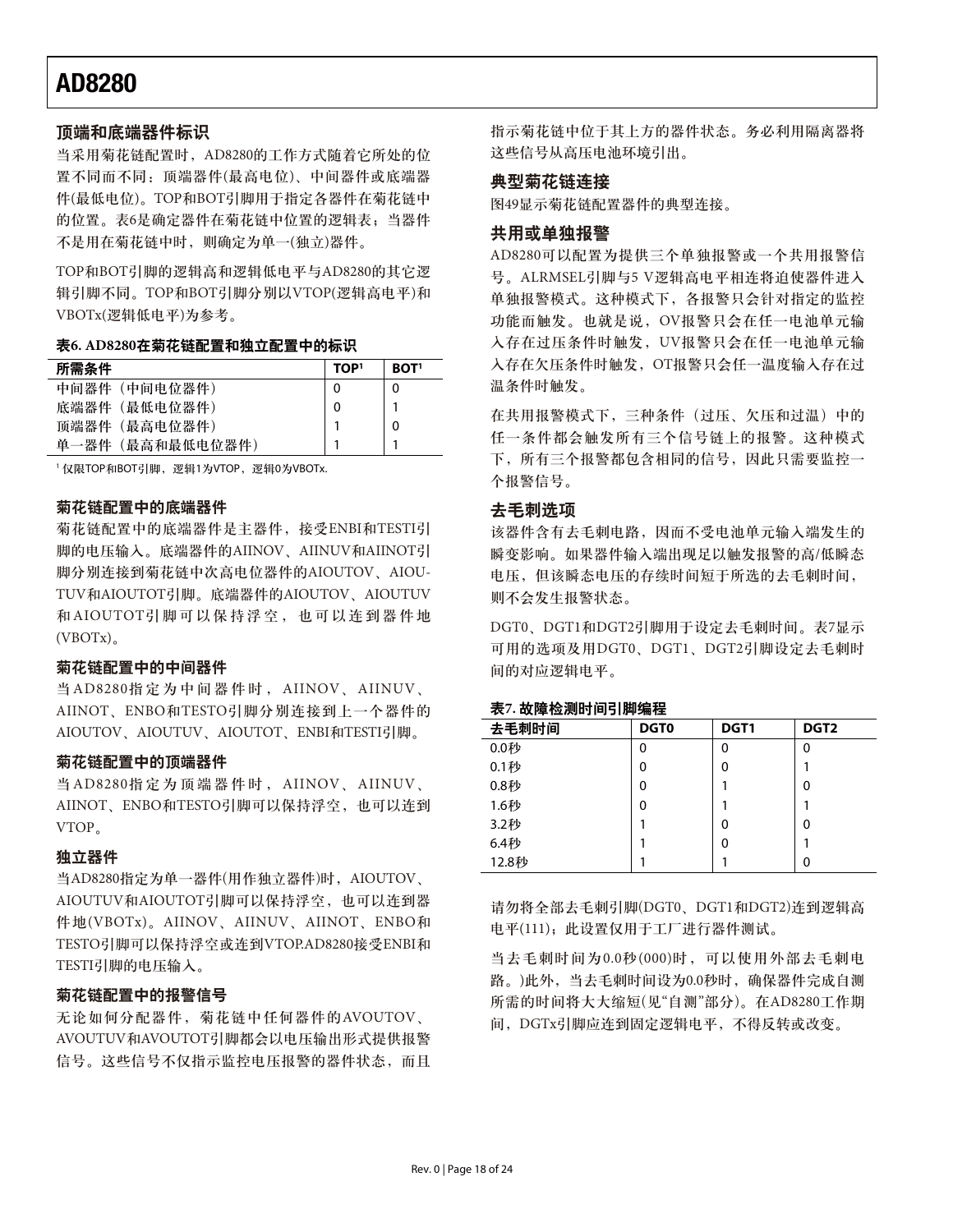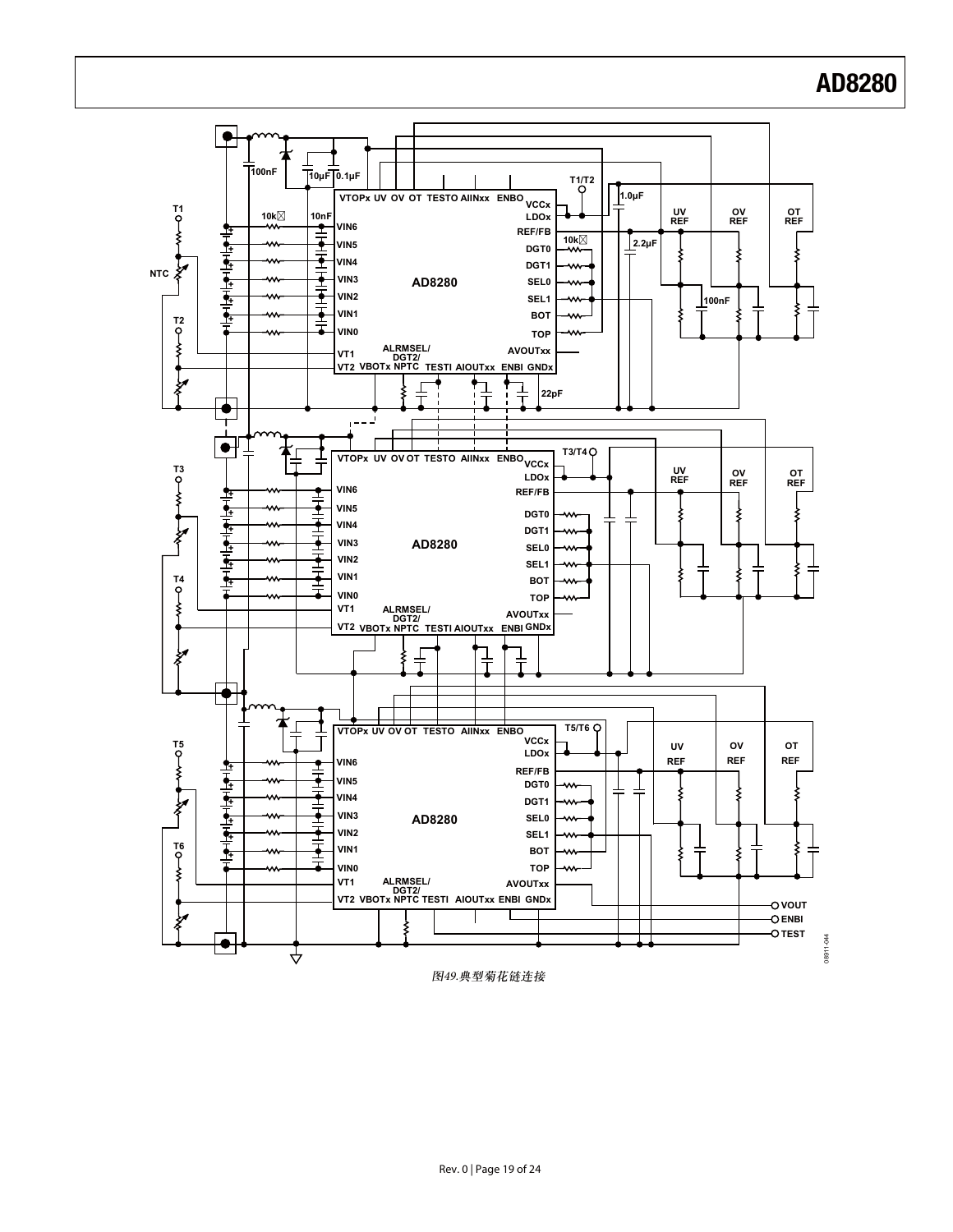#### 使能和禁用AD8280

将ENBI引脚拉至逻辑低电平可禁用AD8280或将其置于待机 模式, 此时AD8280的静态电流从最大2.0 mA降至1.0 μA, LDO和基准电压源输出降至0 V.将ENBI引脚拉至逻辑高电 平可使之脱离待机模式并使能该器件。

当AD8280用在菊花链配置中时, 使能/禁用信号为发送至 底端器件(它监控底端电池单元的电压)的电压逻辑电平。 底端器件通过ENBO引脚的电流输出, 将使能/禁用信号沿 着菊花链向上传递至次高电压器件的ENBI引脚。将一个逻 辑高电平信号发送至底端器件(或主器件)的ENBI引脚,可 以使能菊花链中的所有器件。将一个逻辑低电平信号发送 至底端器件的ENBI引脚,可以禁用菊花链中的所有器件。

#### 报警输出

AD8280的报警状态表现为AVOUTOV、AVOUTUV和 AVOUTOT引脚上的电压逻辑电平。当AD8280用在菊花链 配置中时, 报警状态从一个器件的AIOUTxx引脚传递至菊 花链中次低电位器件的AIINxx引脚。图50显示器件在非报 警(逻辑低)或报警(逻辑高)状态下的输出状态。

如果AD8280配置为共用报警模式, 则所有三个电压输出引 脚(AVOUTxx)的状态相同。在共用报警模式下,不用的引 脚可以保持浮空, 或者通过一个高阻抗接地以限制其吸电 流, 或者连在一起。

#### 自测

AD8280具备全面测试其内部元件的独特功能, 以确保其正 常工作。对于希望达到IEC 61508或ISO 26262安全完整性标 准的设计人员,这项功能十分重要。

该器件产生内部故障条件,并将结果与期望值进行比较。 自测期间, 报警信号中断, 自测通过/失败状态通过报警状 态信号引脚(AVOUTxx和AIOUTxx)传送。

由于AD8280使用内部基准电压源执行自测, 因此自测也会 检测阈值引脚是否开路或短路。

图50显示自测功能的时序图, 图51显示相关的时序定义。

当TESTI引脚上出现5V逻辑电平脉冲(测试脉冲)的上升沿 时, 就会启动自测。施加于TESTI的脉冲上升沿有最短时 间要求( $t_{cr}$ 最小值)。自测启动后, 任一AVOUTxx或 AIOUTxx引脚的报警状态变为逻辑高状态,同时器件执行 内部自测。经过足够的时间后, 假设器件通过自测, 则报 警状态变回非报警状态(逻辑低电平)。如果器件未通过自 测, 则施加于TESTI的测试脉冲出现下降沿时, 报警仍然 保持逻辑高状态。

t<sub>sr</sub>最小值取决于DGTx引脚的状态。如果所有三个DGTx 引脚均连到逻辑低电平,自测功能将忽略器件的去毛刺 功能, 以较短的时间(最长50 ms)完成自测。当至少有一个 DGTx引脚设为逻辑高电平时, AD8280在自测期间将默认 采用100 ms的最短去毛刺时间。由于自测包括多层和多道 程序, 因此最短自测时间规定为700 ms。如果用户需要更 快地完成自测, 应将内部去毛刺时间设为0.0秒。此时, 如 仍需去毛刺功能,请使用外部去毛刺电路。

#### 菊花链配置中的自测

当多个AD8280器件以菊花链方式配置时, 也可以使用自测 功能。测试脉冲电压施加于底端器件的TESTI引脚, 然后 作为电流沿着菊花链向上传递。各器件只要看到测试脉冲 的上升沿, 就会启动自测, 因而几乎是同时进行。当菊花 链中的顶端器件通过自测时, 它会将该信息发送至菊花链 中的下一个较低器件。即使该器件已完成自测, 它也必须 等到上一器件传来通过信号之后,才能将自己的测试结果 传递至菊花链中的下一个器件。

菊花链中每一个位置较低的器件都要依次执行此过程。因 此, 当菊花链中的底端器件出现自测通过信号时, 它表示 菊花链中的每一个器件都已通过自测。如果菊花链中的任 一器件未通过自测,则其下的器件不会收到自测通过信 号, 因而底端器件也不会收到自测通过信号。因此, 无论 底端器件是否通过自测, 底端器件的AVOUTxx信号都不会 改变自测启动时的逻辑高状态,这样用户就会知道菊花链 中存在故障器件。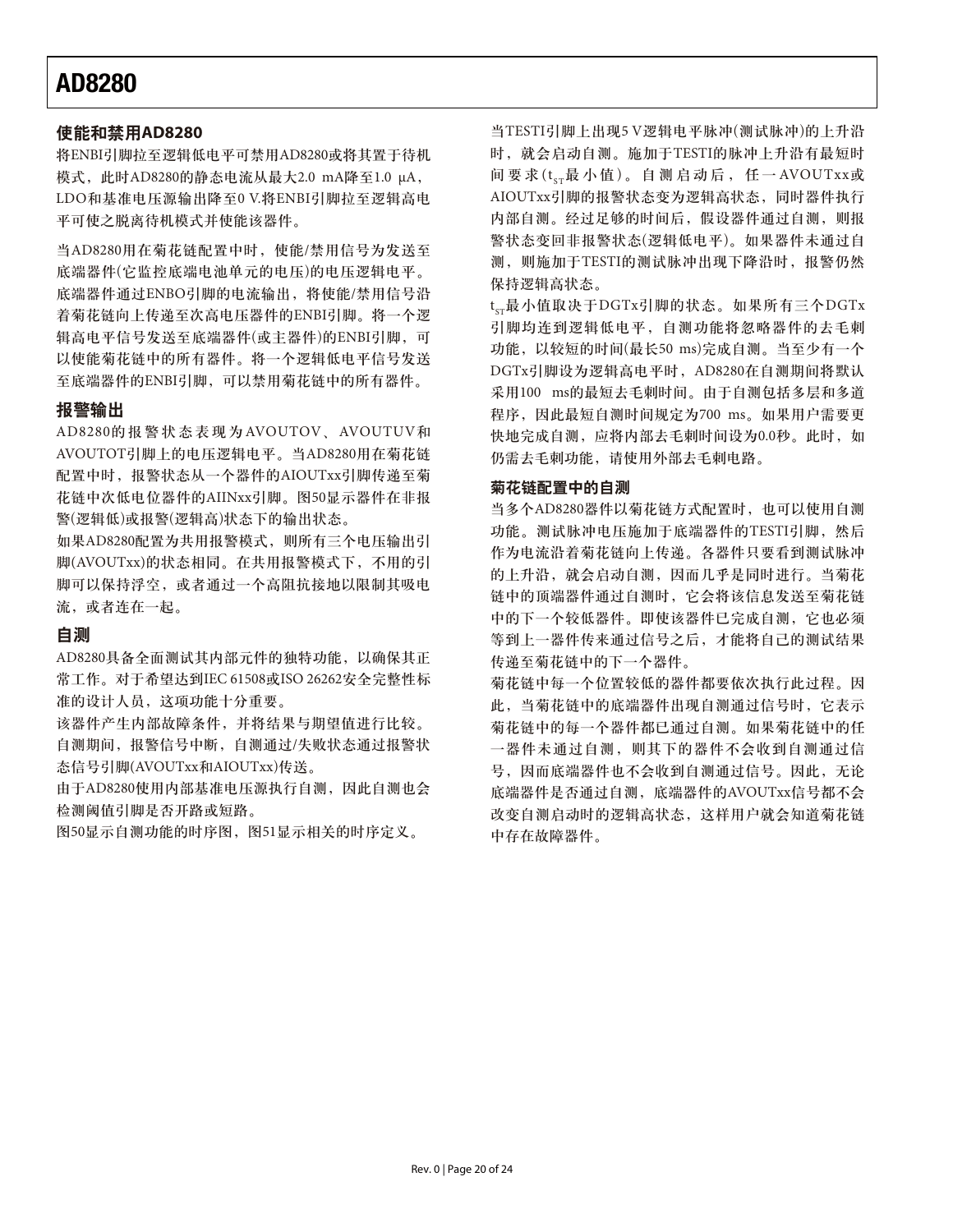

图50. AIOUTxx和AVOUTxx报警的时序图 (图中注释未翻译,请加上)

### 自测和报警条件

如果自测脉冲启动之前或之后不久即发生报警,该报警将 导致自测失败。此条件的时间范围取决于去毛刺时间。

- -去毛刺时间 = 0.0秒。如果报警发生在自测脉冲前沿之 前和之后的各20 ms范围内, 则器件自测失败。
- -去毛刺时间 > 0.0秒。如果报警发生在自测脉冲前沿之 前和之后的各120 ms范围内, 则器件自测失败。

因此, 在器件自测失败并且自测之后存在报警条件状态的 异常情况下, 建议用户重新测试器件, 确保自测启动之前 或之后不会马上发生报警。

器件自测在共用报警模式改单独报警模式均能实现。当器 件处于单独报警模式时, 输出的自测状态仅涉及与受监控 条件(过压、欠压或过温)相关的该部分内部电路。

#### 自测时序和监控策略

监控AD8280的自测信号时, 请注意以下事项:

- -去毛刺时间 = 0.0秒。如果报警发生在自测脉冲前沿之 前和之后的各20 ms范围内, 则器件自测失败。
- -去毛刺时间 > 0.0秒。如果报警发生在自测脉冲前沿之 前和之后的各120 ms范围内, 则器件自测失败。
- -利用TESTI引脚的上升沿启动AD8280自测之后, AVOUTxx引脚上出现的报警将在t<sub>re</sub>最大值之前保持有 效。
- $\bullet$ 当TESTI脉冲的上升沿出现时, 用户应监控AVOUTxx 引脚, 确保经过t<sub>kE</sub>最大值后它仍处于高电平状态。
- -● 经过最长t<sub>sr</sub>时间后,用户可以确认AVOUTxx引脚已<mark>变</mark> 为低电平状态,表示器件已通过自测。用户还必须确 保TESTI脉冲的最短时长大于t<sub>sr</sub>最大值。AVOUTxx引 脚上的自测状态在TESTI脉冲后沿之后的最短tsry时间 内有效。
- -TESTI脉冲后沿之后经过最长t<sub>FE</sub>时间, 报警状态再次 有效。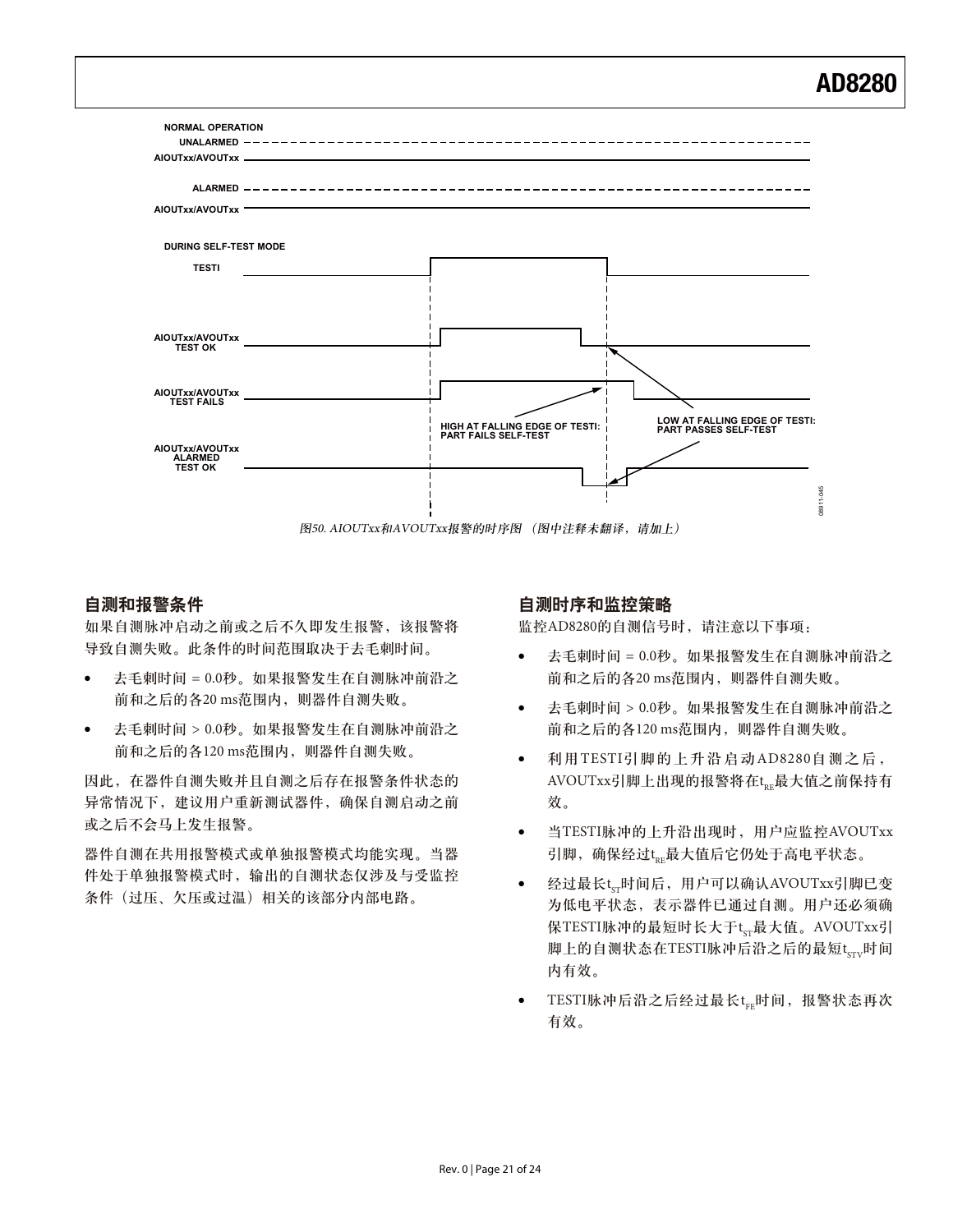

**NOTES**

1.  $t_{RE}$  is the time from the rising edge of the test pulse (testi) to the start of the self-test.

2.  $t_{\rm ST}$  is the time from the rising edge of the test pulse until the part completes its self-test (test pulse must be

**LONGER THAN t<sub>ST</sub> MAX).** 

3.  $t_{\rm STV}$  IS THE TIME FROM THE FALLING EDGE OF THE TEST PULSE THAT THE SELF-TEST INDICATION REMAINS VALID (LOW = PASS, HIGH = FAIL). 08911-046 **4. tFE IS THE TIME FROM THE FALLING EDGE OF THE TEST PULSE UNTIL THE SELF-TEST DATA IS CLEARED AND THE ALARM DATA IS AGAIN VALID.**

08911-046

图51. 时序定义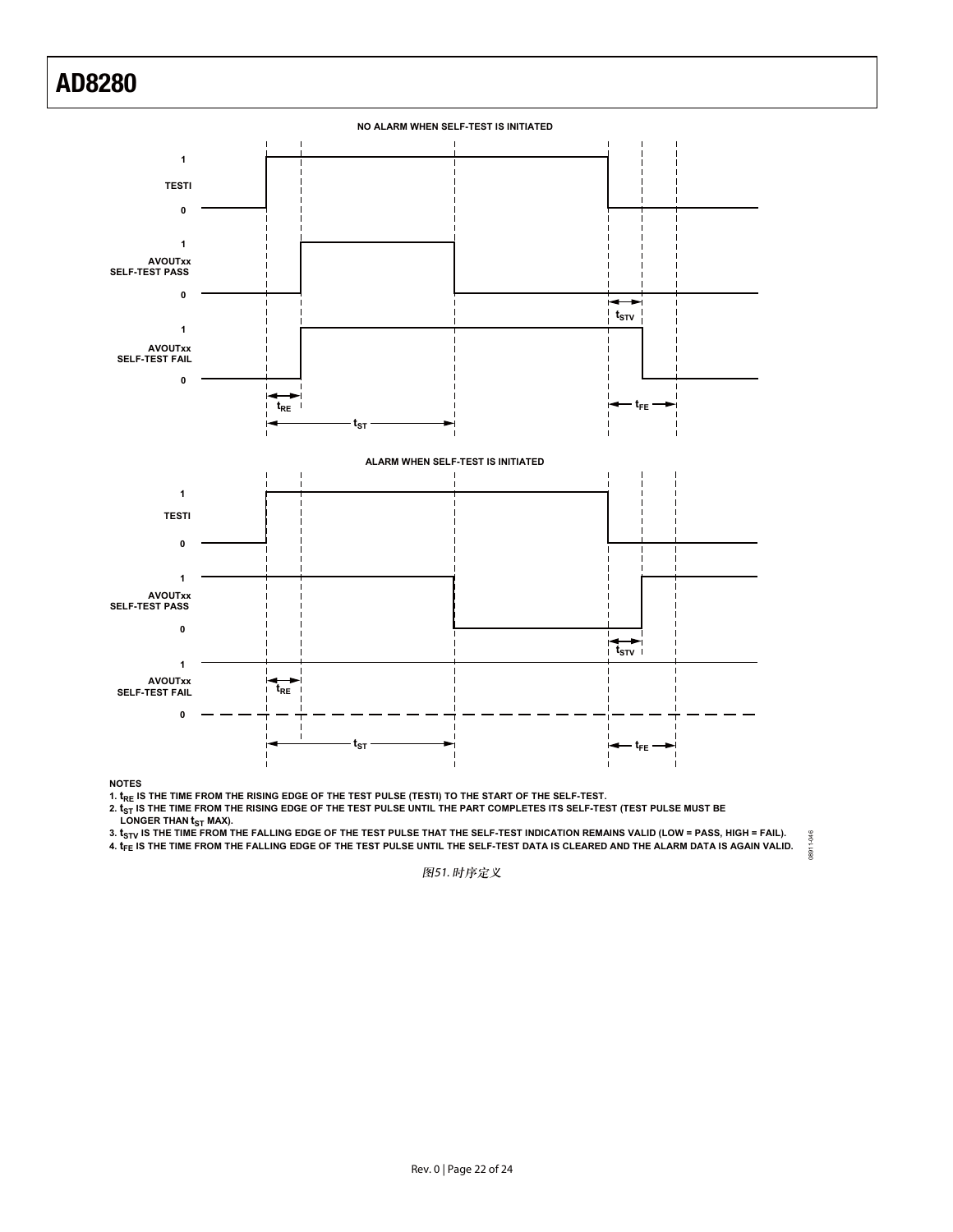### 保护元件和上拉/下拉电阻

图45所示电路添加了数个元件, 以在高压环境下提供保 护。齐纳二极管Z1确保六电池单元电池组电压不会显著超 过器件能承受的最大值30 V, 建议Z1使用额定值为33 V的 齐纳二极管。

用户也可以在菊花链线路中使用二极管(从高电位到低电位 对应阳极对阴极), 以便在电池连接出现开路, 导致 AD8280上出现较高反向电压时保护器件(图45中未显示这 些二极管)。二极管的反向电压额定值应与电池系统的最高 电压相当。

如果在菊花链中使用二极管, 则电池组顶端电池单元(阳 极)与顶端器件的VTOP(阴极)之间, 以及各器件的VBOTx (阳极)与菊花链中次低电位器件的VTOP(阴极)之间建议也 使用二极管。

因为器件内部没有上拉或下拉电阻, 所以用户可能需要通 过一个10 kΩ电阻将底端器件的TESTI引脚下拉至VBOTx(器 件地)。添加此电阻可确保线路开路时器件不会锁定在自测 模式。另一方面, 用户需要将菊花链底端器件的ENBI引脚 上拉, 以便在线路开路时, 菊花链保持使能(上电)模式。

#### **EMI**考虑

为增强抗电磁干扰(EMI)能力, 请使用以下器件和布局方 案(见图49)。

- -在每条菊花链线路上使用一个22 pF电容。
- -将菊花链线路布设在PCB内层上。
- 菊花链线路上方和下方均应使用接地层(从较高电位器 件连接到VBOTx), 以实现屏蔽。
- 适当布设VBOTx到VTOP的连接线路, 确保其间为低 阻抗连接.
- -如图49所示在VTOP线路上使用磁珠。
- -每个六电池单元电池组间均应使用100 nF电容。
- -AD8280器件在电路板上应尽可能靠近, 以使菊花链线 路的长度最短。

### 系统精度计算

计算系统精度时, 需要考虑四个误差源:

- -跳变点误差(见表1)
- -基准电压误差(见表1)
- 电阻容差
- 电阻温度系数

#### 计算示例

下面是过压精度的计算示例。本计算使用了以下假设条 件:

- -用于设置跳变点的外部电阻分压器采用±1%、100 ppm/°C电阻。
- -温度范围: -40°C至+85°C。
- - $\mathfrak{m}$ 需过压跳变点为4.0 V(所选电阻值应为15 kΩ和60 k  $\Omega$ <sub>a</sub>

下面说明各种误差源计算结果。

#### 最大跳变点误差

最大跳变点误差为±15 mV。

#### 最大基准电压误差

最大基准电压误差计算如下:

 $(60/(60 + 15)) \times \pm 50$  mV =  $\pm 40$  mV

#### 最大电阻容差误差

最大电阻容差误差取决于电阻值。如果一个电阻为正容 差,另一个电阻为负容差,则最差情况误差计算如下:

 $(60.6/(60.6 + 14.85)) \times 5.00 \text{ V} = 4.016 \text{ V} (+16 \text{ mV} \geq \pm 1.016)$  $(59.4/(59.4 + 15.15))$  × 5.00 V = 3.984 V (−16 mV误差)

在本计算示例中, 最大电阻容差误差为±16 mV.

#### 最大温度系数误差

如果一个电阻温度系数为正,另一个电阻温度系数为负, 则最差情况误差计算如下: 60 kΩ + (100 ppm/°C × (25°C − (−40°C)) × 60 kΩ) = 60.39 kΩ 15 kΩ – (100 ppm/°C × (25°C – (-40°C)) × 15 kΩ) = 14.9 kΩ  $(60.39/(60.39 + 14.90)) \times 5.00 \text{ V} = 4.010 \text{ V}$   $(+10 \text{ mV} \geq \neq 0)$ 或 60 kΩ − (100 ppm/°C × (25°C − (−40°C)) × 60 kΩ) = 59.61 kΩ

15 kΩ + (100 ppm/°C × (25°C – (-40°C)) × 15 kΩ) = 15.1 kΩ  $(59.61/(59.61 + 15.10))$  × 5.00 V = 3.990 V (−10 mV误差) 在本计算示例中, 最大温度系数误差为±10 mV。

#### 总系统精度

系统精度为上述所有误差之和, 即±81 mV.如果电阻对的温 度系数匹配,并向同一方向漂移,则该部分误差可以忽 略, 总系统精度将为±71 mV。